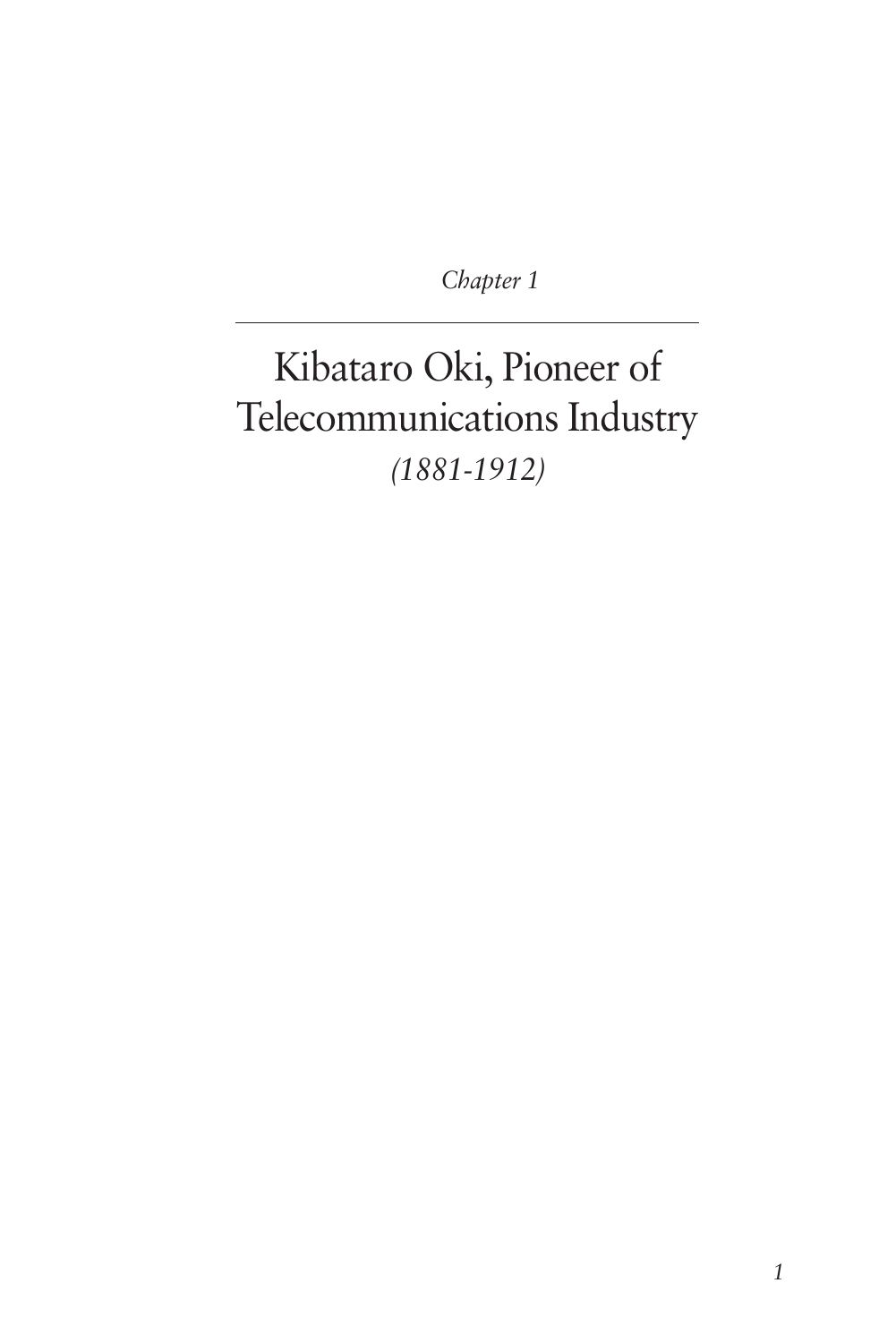# *1. Kibataro Oki and Development of Telecommunications Industry*

#### **Dawn of telecommunications in Japan**

When looking back at the history of the telecommunications industry in Japan, it is immediately seen that the industry did not develop based on government protection. Rather, the road to development of the new industry was paved with energetic entrepreneurial initiatives and robust business activities. Companies unable to take advantage of the new business opportunities that emerged as changes occurred in the marketplace eventually declined.

A most important event in the earliest period of the Japanese telecommunications industry was establishment in 1881 of Meikosha, Ltd., by an entrepreneur named Kibataro Oki. Oki began the new business of producing and supplying communications equipment, mainly to the government. In contemporary jargon, Oki established and managed a venture business. While struggling to procure the funds needed to run Meikosha, he gradually raised the company's level of technology and made the efforts needed to cultivate the newly emerging communications equipment market. He responded perceptively to new business opportunities and Meikosha filled the early demand from customers in the telephone business, thus moving ahead of other companies in the same line of business to become a leading communications equipment manufacturer. This chapter takes a close look at the pioneer Kibataro Oki and his entrepreneurial activities in the early telecommunications industry.

In January 1874, 27-year-old Kibataro Yoshizaki (his family name was later changed to Oki) arrived in Yokohama by boat from Hiroshima. Born to a farming family in Hiroshima prefecture, Kibataro from a young age was taught how to produce and repair arms for the Aki Clan. After his family left him in the care of the Yoshizaki family, Kibataro was apprenticed to a silversmith. A diligent young man, Kibataro developed within a few years into a first-class silversmith.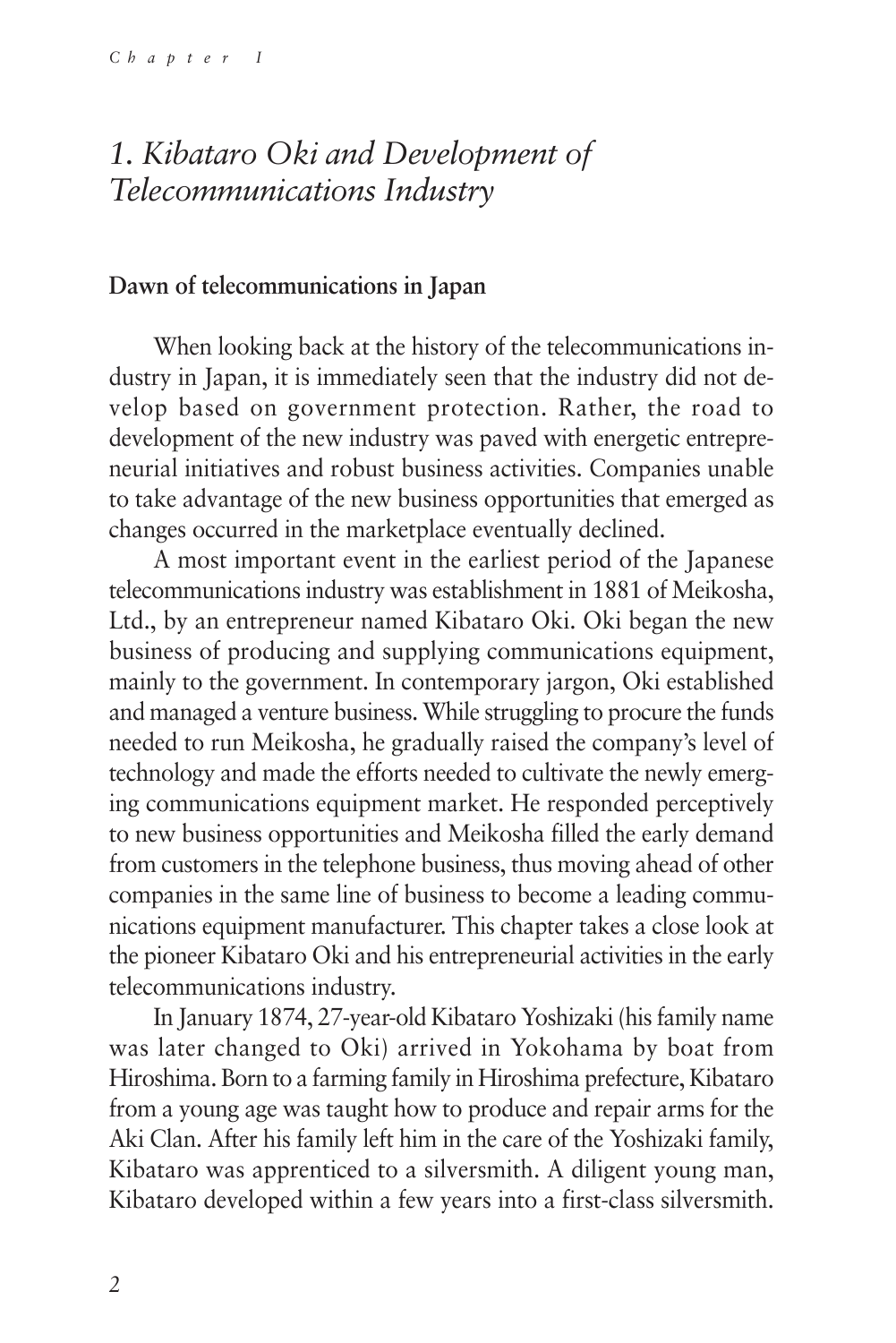

*Kibataro Oki*

But he became restless and eventually decided to leave his home province and seek his fortune in Tokyo. He had made no prior arrangements for finding employment, however, and met with difficulties when he arrived in the capital city. He contacted several persons from Hiroshima prefecture in hope of finding work, and before long was introduced to Ryuzo Harada, manager of the School of Technology under the Telegraph Bureau of the Ministry of Industry. After meeting and talking with Kibataro, Harada was impressed with the young man's accomplishments and took him under his wing.

About five years before then, in 1869, the new Meiji government had begun promoting the telegraph business. In 1871, barely three years before Kibataro arrived in Tokyo, the government established the Telegraph Bureau in the Ministry of Industry to handle the nation's telegraph affairs. Recognizing the need to develop communications as an extremely useful medium for distributing information, including information related to military and police matters, the new government invited electrical and other engineers from England, men who subsequently helped to build Japan's first telegraph lines. The first line was installed in 1869 between the Yokohama Tomyodai Government Office and the Kanagawa Court House—the equivalent of a prefectural office at the time. Telegraphic service between Tokyo and Yokohama was begun in that same year, and between Tokyo and Nagasaki in 1873. As the domestic telegraph network was thus gradually expanded, a need arose to educate and train telegraphic operators and maintenance personnel. In April 1873, the government established a Production Division under the Telegraph Bureau. In this way, it was only by great coincidence and good fortune that around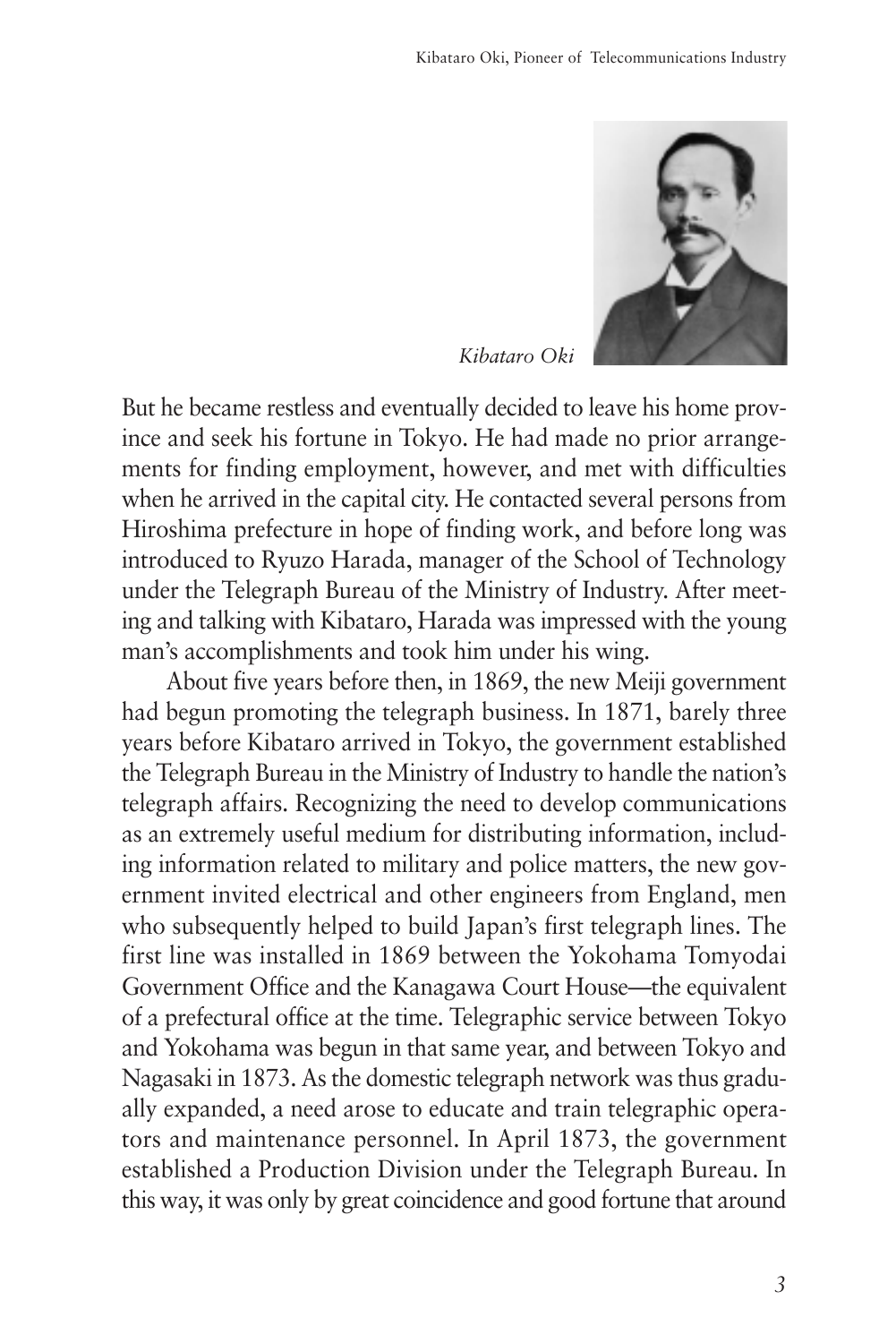the time the domestic telecommunications business was just getting underway in earnest, Kibataro Oki happened to arrive in Tokyo and came to meet Ryuzo Harada of the Telegraph Bureau.

Not long after Kibataro joined the Telegraph Bureau, his supervisors began to recognize the unique skills he had developed as a silversmith. One result was that in April 1874 he was officially employed as an apprentice in Ryuzo Harada's School of Technology. A German engineer named Luis Schaefer, employed by the government, began providing technical guidance in the Telegraph Bureau from January 1872 on methods of producing communications equipment. Schaefer was highly respected by Japanese engineers in the Telegraph Bureau for his knowledge of high-precision processing technology, and apparently Kibataro was one of Schaefer's students. At any rate, Kibataro was promoted in 1875 to advanced technical apprentice, 14th class. He continued to develop rapidly afterward, and was promoted to 9th class in 1877 and subsequently to 8th class in 1878. These were quite fast promotions for a young man who began his career as a silversmith, and it can thus be said that Kibataro's supervisors in the Telegraph Bureau evaluated him highly.

In the spring of 1877, at the age of 30, Kibataro married Take Kano, a young woman eight years his junior. Take was the daughter of Sadanobu Kano, head of the famous Kano family of artists formerly patronized by the Tokugawa shogunate.

### **Engineers in Telegraph Bureau**

Many of the men destined to become pioneers in Japan's telecommunications and electrical machine manufacturing industries worked at one time or another in the state-run Telegraph Bureau. Yasuyo Ishimaru, for example, was appointed head of the new Telegraph Bureau in 1871, and played a leading role in establishing Japan's telegraph business. One large-scale project he oversaw was installation of the first telegraphic line between Tokyo and Nagasaki. At that time, Ishimaru asked Hisashige Tanaka, who had experience in making telegraph equipment, to produce equipment for the Telegraph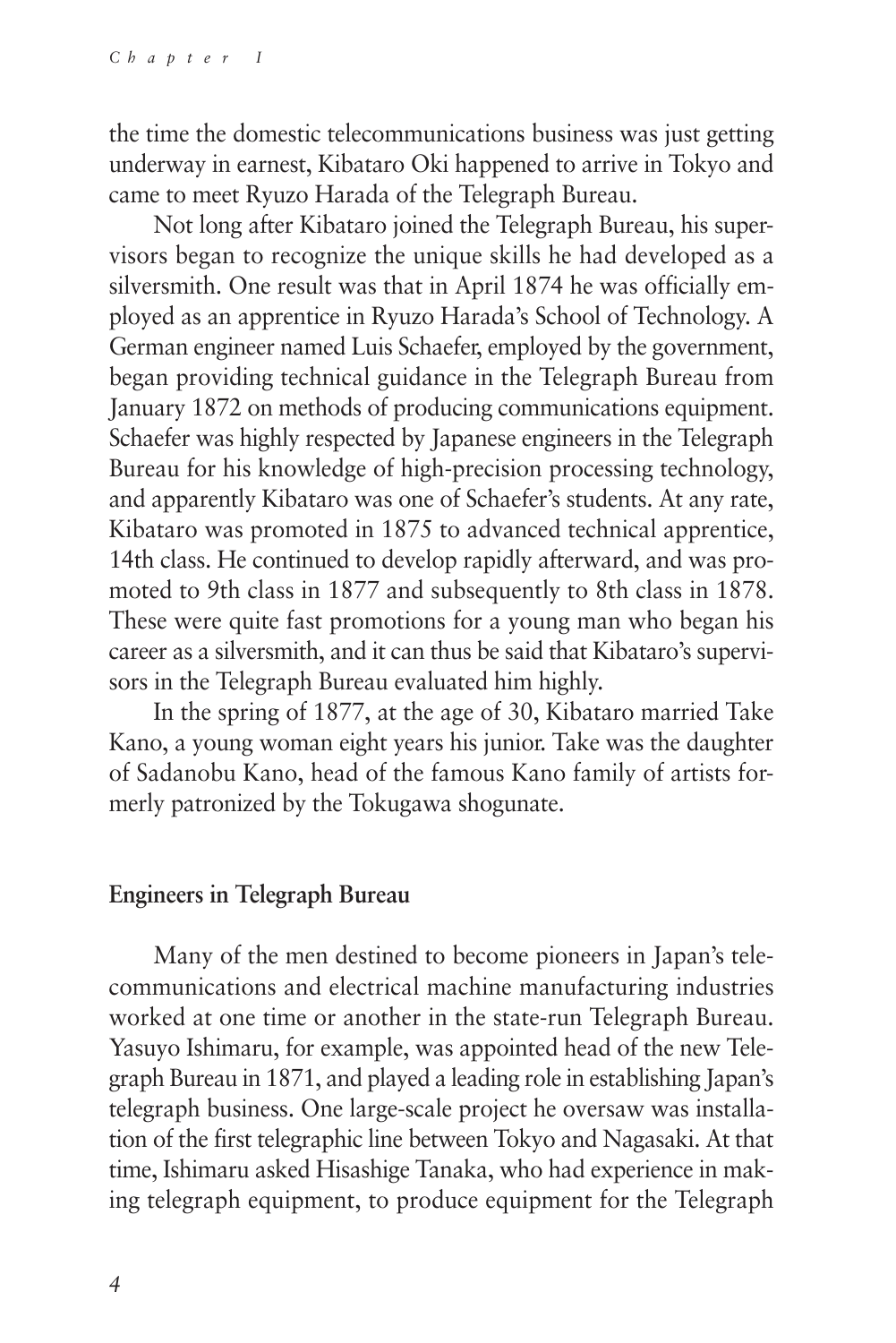Bureau. Tanaka came from a family of craftsmen who worked with tortoise shell, and he was known for the mechanical dolls and perpetual clocks he devised. He had a nickname, "Karakurigiemon," that referred to his skill in designing tricky mechanisms.

Tanaka came to Tokyo from Saga prefecture in Kyushu. Although records of his early years are scanty, he is said to have set up a temporary workshop in the early 1870s in the Azabu section of Tokyo. There, in 1873, he reportedly produced ten Henry telegraph devices. He also produced dozens of Morse code telegraph machines for the Telegraph Bureau for use in training telegraph operators. Two of Tanaka's apprentices were Daikichi Tanaka and Ichitaro Kawaguchi, both of whom later worked in the Production Division of the Telegraph Bureau and helped to produce telegraphic equipment. Daikichi later left the government's employ and succeeded to Tanaka's business. He eventually relocated Tanaka Engineering Works to the Shibaura section of Tokyo. This company, later renamed Shibaura Engineering Works, was the predecessor of today's Toshiba Corporation, a foremost heavy electrical equipment manufacturer.

Another key person around this time was Shoichi Miyoshi. Like some of the other men, Miyoshi was an inventor. He designed a treadletype multicocoon reeling machine, for example, for the Tomioka Filature Plant in Gunma prefecture. Also, he was awarded a certificate of merit at the First National Industrial Exhibition, held in Tokyo in 1877. After studying at the Telegraph Bureau's School of Technology, he went to work in the Production Division in 1877. Kibataro Oki was already working there and was thus senior to Miyoshi. Miyoshi left the government in 1883 to establish Miyoshi Electric Works, which mainly produced electric lighting equipment. The company's principal customer was Tokyo Electric Light, Ltd. It also supplied communications equipment to the Ministry of Communications.

According to the Statistics Annual for 1887 published by the Tokyo Metropolitan Government, Tanaka Engineering Works had 465 employees, Miyoshi Electric Works had 53, and Oki Works had 12, making Tanaka Engineering Works by far the largest of the three companies. As with Tanaka, Miyoshi, and Oki, many of the electrical machinery manufacturers of this period were established by entre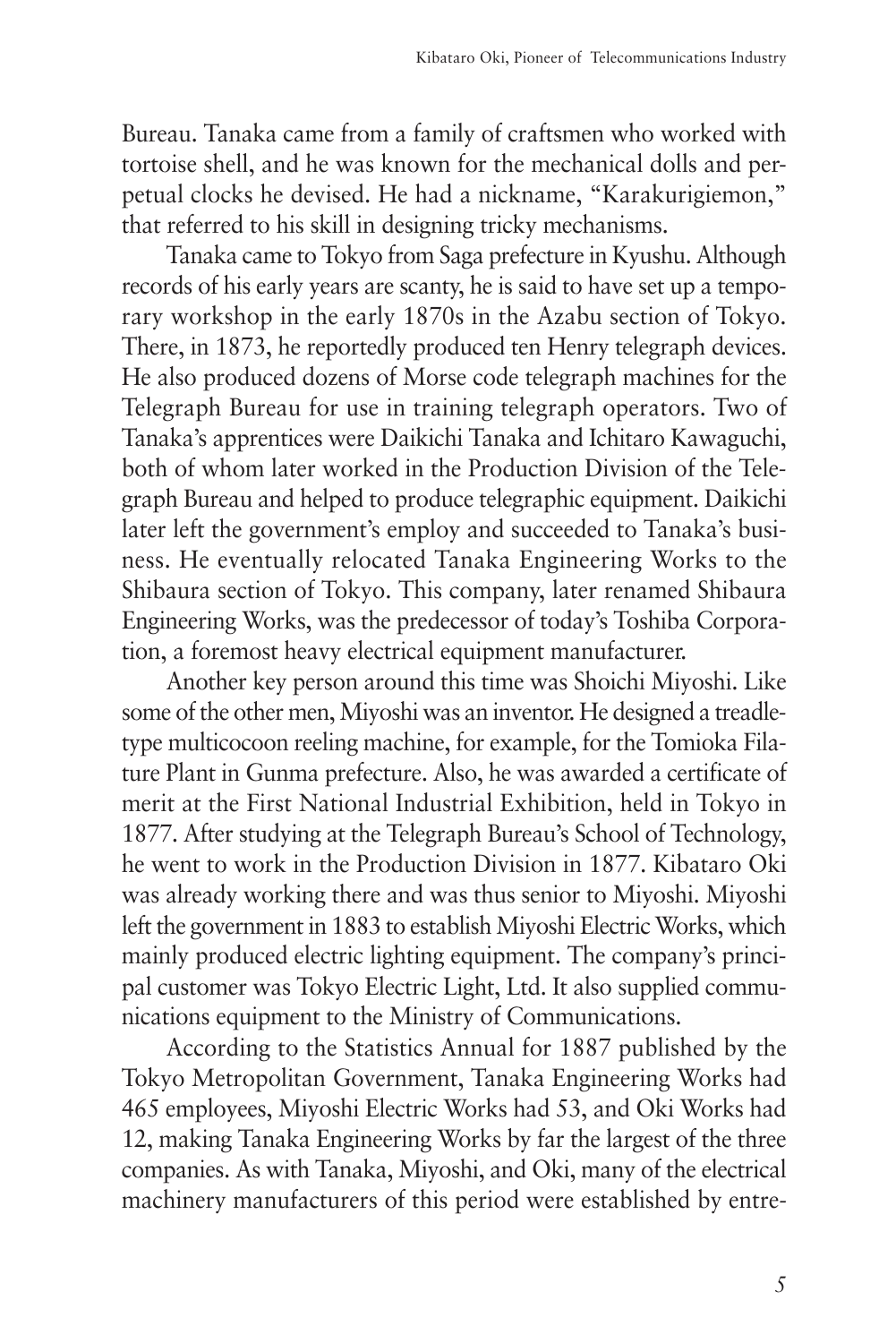preneurs who had formerly worked in the Production Division of the Telegraph Bureau. Many unusually skillful men thus worked together around this time in that division, and they shared a strong drive to develop new technology and new products.

Around this same time, Kibataro Oki, Shoichi Miyoshi, and Chujiro Taoka organized a research group called the "Yarukisha." They worked together to develop materials and components for use in communications equipment. Kibataro Oki, for example, designed a paper-made Daniel cell and lacquer-coated electric wire. Shoichi Miyoshi, for his part, designed a silk-wire winding machine. The Ministry of Industry presented commendations to Oki and Miyoshi because all three of their innovations effectively replaced imports, thus contributing to the promotion of domestically made products.

Kibataro Oki purchased two foot-pedal lathes in 1879 and began supplying the Ministry of Communications with parts and materials for communications equipment. These included carbon electrodes for electric batteries used by the Telegraph Bureau. Initially, two or three employees performed that work, headed by Totaro Katoh, formerly with the Telegraph Bureau. Kibataro and men like Kansuke Araki helped out during off hours from their regular duties at the Production Division. It was around this time that Kibataro decided to leave the government and start his own company to manufacture communications equipment.

Kibataro submitted his resignation to the Telegraph Bureau in January 1880 and it was accepted in December. Like Kibataro Oki, many engineers who worked in government positions, such as in the Telegraph Bureau, later left to work in the private sector. There they usually disseminated the technology they studied and developed while working for the government.

### **Oki Electric's Roots—Establishment of Meikosha, Ltd.**

Kibataro Oki founded Meikosha, Ltd., in January 1881. He had moved forward with preparations for becoming independent even before leaving the Telegraph Bureau, and borrowed enough money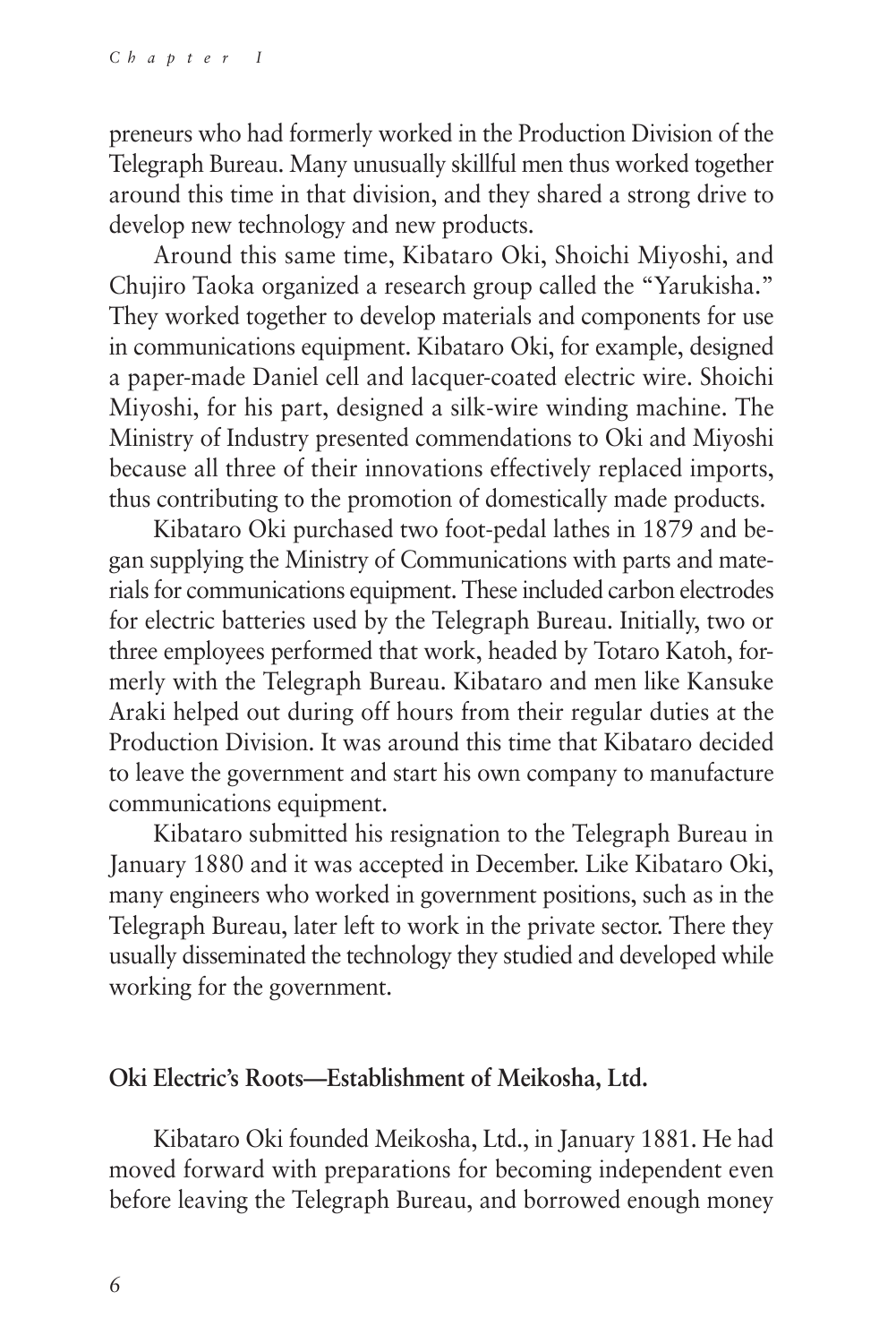from friends to rent a two-story building with space for an office and a working area. The building was one of the many red brick buildings lining the streets in the Ginza section of Tokyo around that time, symbols of Japan's increasing modernization.

Actually, a disastrous fire on February 26, 1872, provided part of the reason for constructing these red brick buildings. The fire broke out near the Wadakura Gate of the Imperial Palace. Fanned by strong winds, it quickly spread toward the Ginza. Before it was extinguished, 19,872 persons had been killed or injured and over 2,000 buildings destroyed. Following that disaster, the Meiji government decided to rebuild central Tokyo to give it an appearance more fitting as the nation's capital. The government chose incombustible red brick as the main building material. The reconstruction project took five years, until 1877, to complete. As part of the project, the main street in the Ginza section was fitted with sidewalks on both sides, and was also lined with trees and gas streetlights. The sidewalks, trees, gas streetlights, and long rows of red brick building with balconies on their second floor presented an urban scene never before seen in Japan.

Although the red brick building housing Meikosha had two stories, it was rather small in floor area. Still, it was there, in those humble beginnings, that Kibataro Oki opened for business the small company destined to develop into today's Oki Electric Industry, Co., Ltd.

### **Invention of "microsound" device**

Kibataro Oki displayed a "microsound" device, a telephone that used carbon powder, at the Second National Industrial Exhibition held in March 1881. The device's transmitter was a tooth powder box made of paulowania, and its diaphragm was a thin board made of Japanese cypress. Natural carbon powder was compacted into the box and an electric current was passed through it to allow the transmission of sound. Eight Daniel cells were used as the power source. It is said that the device transmitted messages clearly.

The first Edison telephones were imported into Japan in 1878.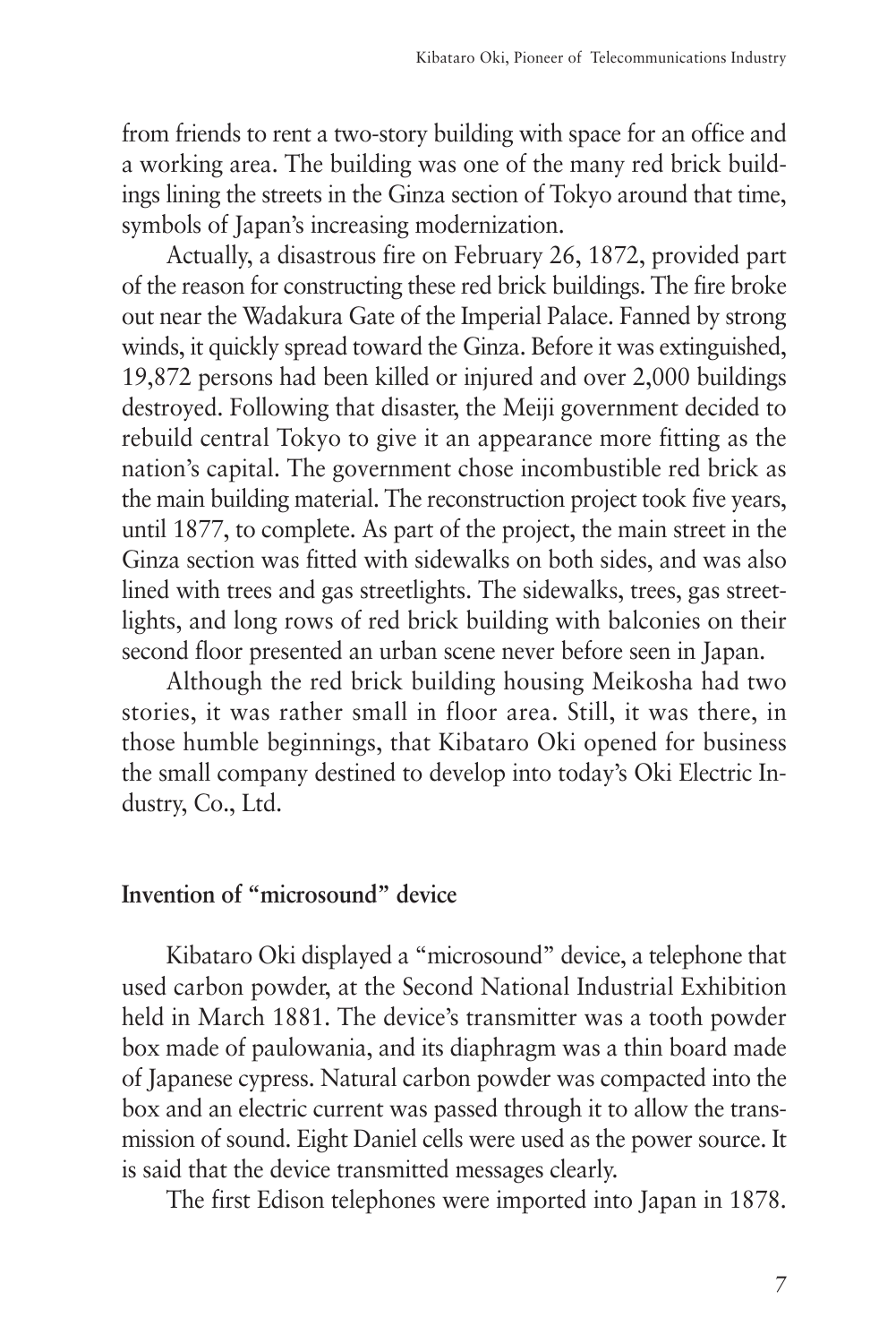They used carbon rods, not carbon powder. The Ministry of Communications first produced the same type of telephone domestically in 1883. In contrast, the telephone Kibataro Oki produced in 1881 used carbon powder, which raised its sensitivity. Kibataro's idea was a preeminent one, and records of the Second National Industrial Exhibition in 1881 show that he received a second-place award in his device category. As reasons for the award, the judges said: "The device has been produced with great precision, and even faint sounds can be heard at a great distance. Replacing silk yarn with baked lacquer for insulating the copper wire was an especially outstanding idea." The judges further commented that if the device were improved it would find a wider range of uses, thus suggesting it was still at the invention stage.

At start-up, Meikosha had 10 employees, not counting Kibataro. Among them were Totaro Katoh, mentioned earlier, Kibataro's nephew Umakichi Oki, blacksmiths, and others. The company's production equipment included three small lathes. About a year after starting in business, Kibataro ran into serious financial difficulties. The main problem was a lack of operating funds, due mostly to a low level of demand for communications equipment. The lack of funds was so severe that even the company's lathes were seized for debt.

To improve the company's situation, Kibataro began a busy round of visits to government and police offices, official government residences, and even the offices of retailers and wholesalers to introduce and promote the sale of his company's products. Meikosha's product line at the time comprised mainly the supply, leasing, and installation of Oki-type tabletop telephones, room bells, and various displays, and sales of popular electric medical equipment. Meikosha's fortunes changed somewhat in 1882 when it won a contract from the Army to produce a prototype portable printer based on an imported German model. The company eventually supplied a large number of these printers for use by the Army Signal Corps. Together with this favorable turn in business, at the end of 1884 Meikosha rebuilt a singlestory wooden building behind its head office into a two-story structure to handle expanded production. The general demand for communications equipment was still not growing noticeably, however, and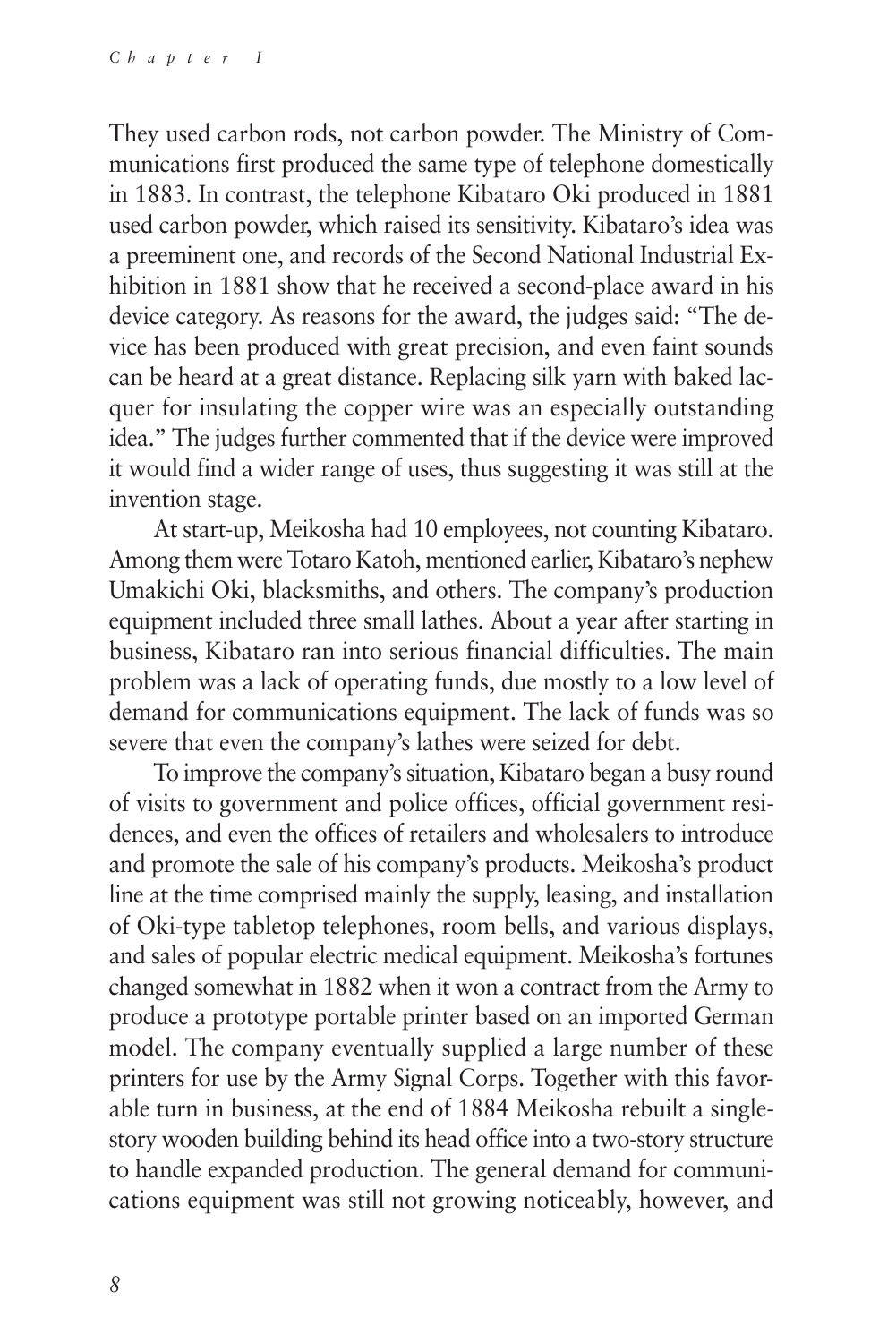Kibataro wracked his brain considering various business possibilities. He saw potential in many areas. In 1885, for example, while receiving an order from the Kanagawa prefectural office for electric bells, on the one hand, Kibataro purchased hemp yarn, mosquito netting, and towing rope from suppliers in Hiroshima, on the other hand, and began selling those products in Tokyo. One order from the Navy was for four tons of towing rope. While none of these products sold well, the manufacture and sale of electric wire for use in communications equipment began to increase, gradually turning into the company's most important business.

As related earlier, while he was working in the Production Division of the Telegraph Bureau, Kibataro had come up with the idea of using a lacquer coating to insulate copper wiring. Applying this same idea, Kibataro exhibited lacquer-coated wire at the International Exhibition of Inventions held in London in January 1885. Judges at the exhibition awarded the product a silver prize. In February of the following year, Meikosha built an electric wire factory in the Shintomicho section of Tokyo, mainly for producing lacquer-coated wire used in coils. That same year saw the establishment of Tokyo Electric Light. Afterward, the demand for electric wire expanded to cover not only communications equipment but also various types of electric lights. At the end of 1890, Meikosha added a second story to its electric wire factory in Shintomi-cho, and began manufacturing products such as silk-covered wire, cotton-covered wire, electric cords, and assorted types of wire for electric lights. In an advertisement dated circa 1887, Meikosha offered customers the monthly lease of home-use electric bells for 35 sen, and explained that the company was producing and

*Meikosha pamphlet advertising home-use bells, telephones, and lightning rods*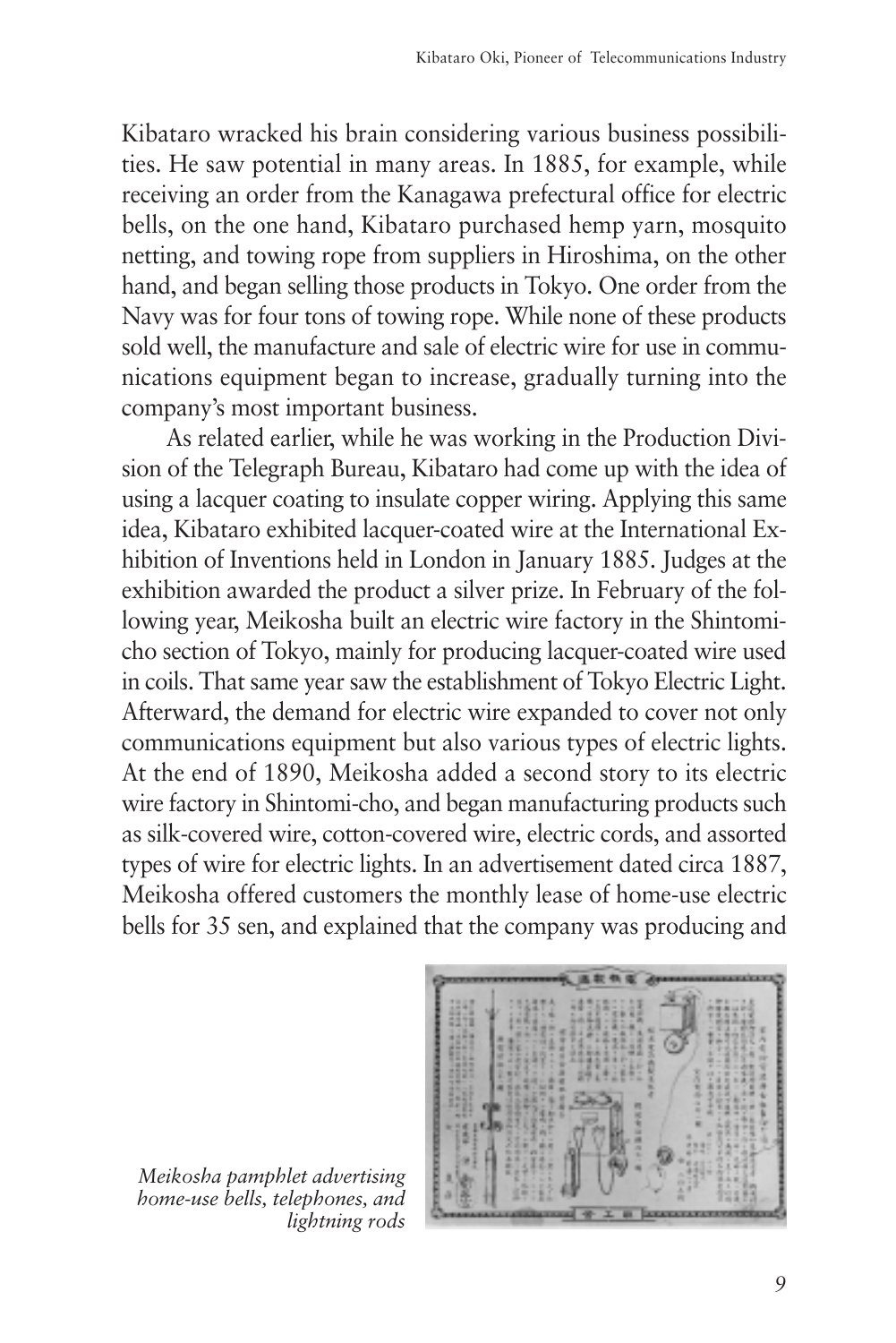selling handy telephones, and selling reasonably priced lightning rods. The advertisement is evidence that Meikosha made efforts in the late 1880s to expand the sale of products to the private sector, and offered reasonable prices to stimulate business.

### **Ministry of Communications starts telephone service**

In 1890, Japan's first Lower House elections were held and its first Diet Session was opened, marking the start of the nation's legislative system. This same year also saw construction in the Asakusa section of Tokyo of the 12-story Ryounkaku, Japan's tallest building at the time, built as a copy of the Eiffel Tower. The luxurious Imperial Hotel was also completed in 1890. Such structures not only made Tokyo more colorful, but also invigorated its urban functions. Near the end of this important year in Japan's history, on December 16, the Ministry of Communications opened telephone exchanges in Tokyo and Yokohama, and telephone service became available in and between both cities. It had taken 21 years from the start of telegraph service until telephone service finally came to be offered in Japan.

Because the general populace did not appreciate the convenience offered by telephones at the time, the Ministry of Communications expected difficulties in signing up subscribers. As well, telephone usage fees and per-call charges were necessarily high, making cost a negative factor working against subscriptions. The ministry advertised in leading newspapers, and asked for support from leaders in commerce and industry. As a result, initial subscriptions numbered 215 in Tokyo and 45 in Yokohama. Of these, the number able to obtain lines before service began was 155 in Tokyo and 42 in Yokohama. In terms of Tokyo's population at the time, the diffusion rate was less than one telephone per 10,000 persons. Telephone number 1 was assigned to the Tokyo Metropolitan Government and number 2 to the Ministry of Communications. Oki Electric Works (the new name of Meikosha from February 1889) was assigned number 39. Other subscribers included government offices, newspaper companies, and private corporations.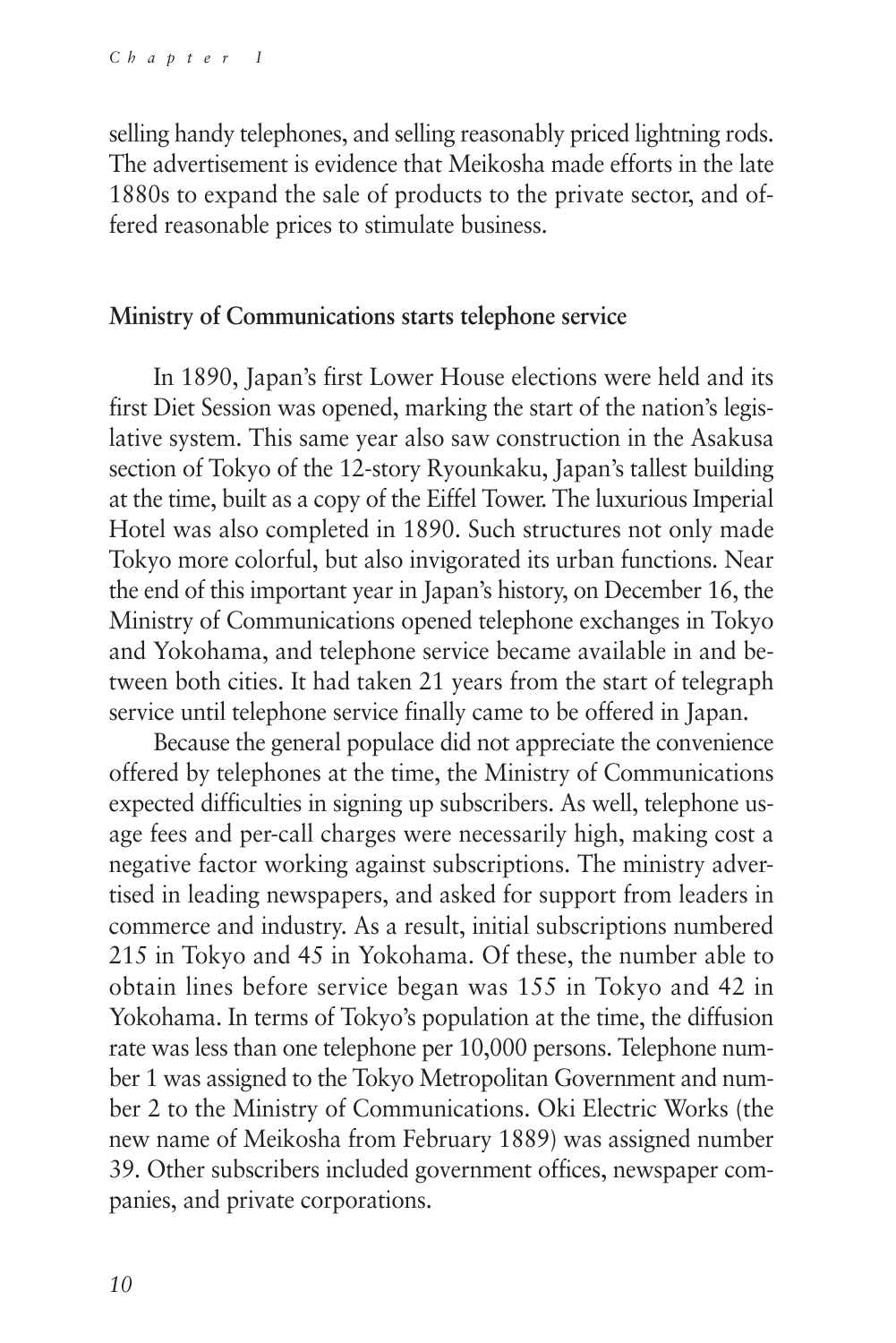Saitaro Oi, a senior engineer with the Ministry of Communications, was appointed chief of the Tokyo Telephone Exchange. After graduating from the Imperial College of Engineering of Tokyo (today's Engineering Faculty in the University of Tokyo) in 1882, Oi entered the Ministry of Communications. In 1888, he traveled to the United States and several countries in Europe to observe how telephone services were being provided. While in the U.S., Oi visited the offices of Western Electric Co. (WE) in Chicago where he met Harry B. Thayer, manager of WE's International Department. He also purchased a switchboard made by WE and took it back to Japan. In effect, that purchase reflected a decision by the Ministry of Communications to adopt WE's product as the standard for Japan. In preparation for beginning telephone services in Japan, the Ministry of Communications imported single-system switchboards made by WE. These same switches were manufactured at the production facility that had by then succeeded the Telegraph Bureau's Production Division. Instead of Edison telephones, meanwhile, Gower-Bell telephones were imported. The Ministry of Communications had improved the Gower-Bell telephones it was manufacturing and began supplying them to subscribers. During the initial period of telephone services in Japan, therefore, imports and products the Ministry of Communications produced accounted for most of the products on the market. Equipment produced in the private sector accounted for only a small percentage of the total.

### **Development of Oki Electric Works**

Oki Electric Works gradually earned a fine reputation as a private communications equipment manufacturer with a high level of technical competence. Kibataro Oki exhibited telephone receivers and various types of electric machinery at the Third National Industrial Exhibition in 1890, and received a second-place award, as did Shoichi Miyoshi. In a report on communications equipment compiled by judges at the exhibition, the telephone exhibited by Kibataro and an ammeter exhibited by Miyoshi were cited as outstanding examples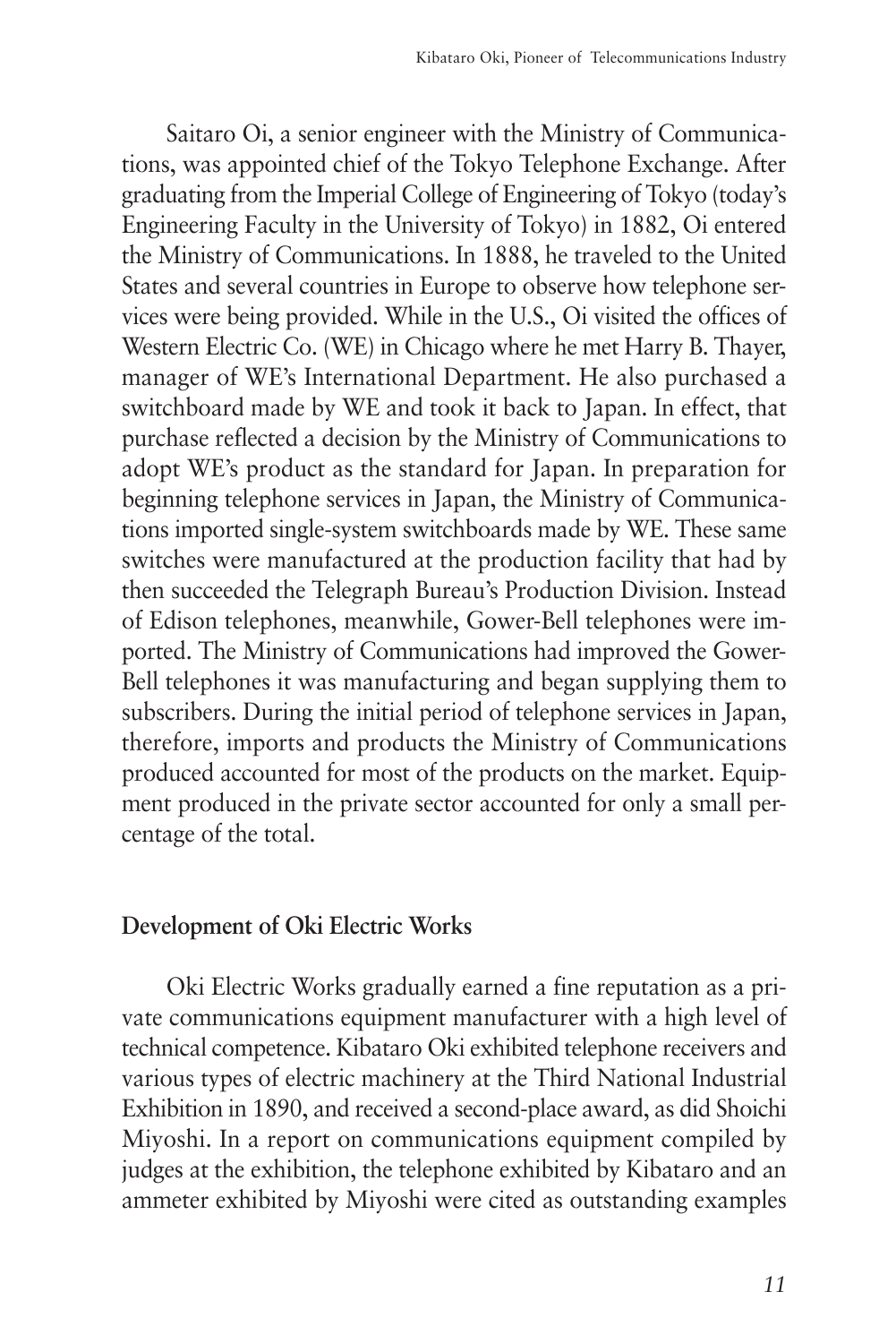of products especially appropriate for general use. At any rate, the improved reputation of Oki Electric Works served to strengthen its relationship with the Ministry of Communications in the telegraph and telephone service fields. In April 1890, in line with the start of the government's telephone switching service in Osaka and Kobe, Kibataro opened a temporary sales office in Osaka. The company thus put into order an organization that enabled it to smoothly obtain and process orders from the Ministry of Communications in the Kansai region, centered on Osaka.

In September 1890, an Oki Electric Works catalog listed the following products and businesses.

- Communications machinery—printers, carbon telephones, communications devices for military use
- Various machinery—electric generators, medical equipment, displays, electric bells, lightning rods, incandescent lights, arc lamps
- Testing equipment—ammeters, condensers
- Batteries—Daniel cells, portable batteries for military use
- Wiring equipment—telephone wires, lamp cords, insulators
- Construction and installation—installation of telegraph lines, in stallation of telephone lines, installation of wiring for electric lights,
- Subcontracting related to testing—electric wiring tests, insulation experiments, lightning rod tests

Besides producing communications equipment and electric wiring, Oki Electric Works specialized in construction and installation work for telephone lines, electric bells, and lightning rods for government offices in Tokyo. When the company installed telephone lines to enable communication between the first and twelfth floors in the Ryounkaku, the project received much attention. Lightning rods and arc lamps that Oki Electric Works installed on the roof of the Ryounkaku



*Plant in Kyobashi, after expansion*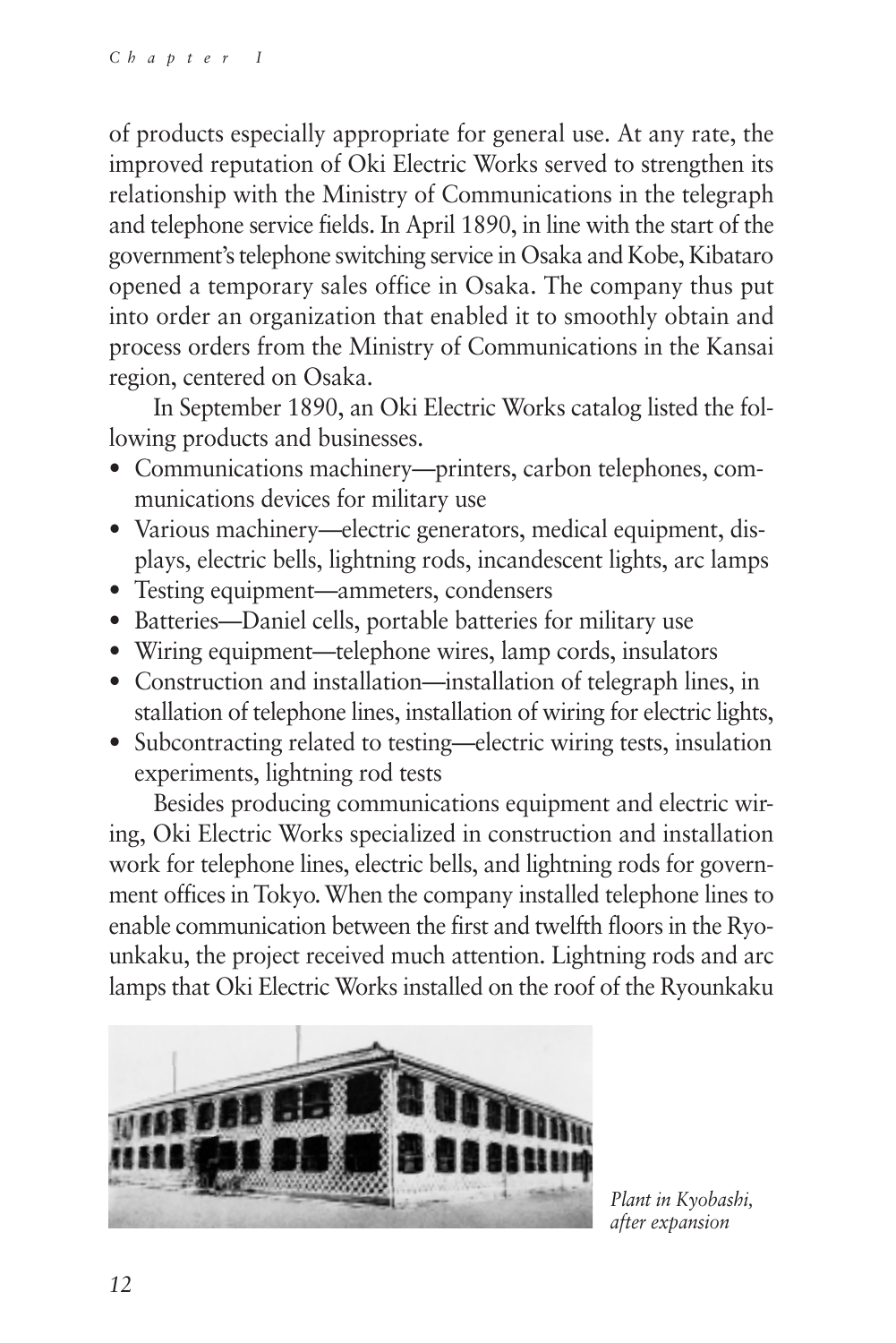effectively advertised the company's technical capabilities.

Oki Electric Works built a new factory in October 1894 in Tokyo's Kyobashi section. Production at the old electric wire factory was halted and transferred to Kyobashi in November. The old factory was then refurbished and the sales department was moved there. According to the Statistics Annual for 1894 published by the Tokyo Metropolitan Government, Oki Electric Works had 83 employees in 1894, 71 more than the number listed in 1887. It can be said, therefore, that the start of the telephone business by the Ministry of Communications led to expanded operations for Oki Electric Works, turning it into Japan's top manufacturer of communications equipment. An advertisement placed in the *Denki no Tomo* trade magazine in November 1895 listed Oki Electric Cable Works, Oki Electric Works, the company's sales department, and its Osaka office. It asked that all inquiries and orders be directed to the company's sales department. One aim of the advertisement was to inform the public that the company had expanded operations at its covered-wire factory, adding new equipment and hiring new employees. This advertisement shows that the company's electric wire business had become an increasingly important part of its overall business. Then, in March 1896, the company spun off its sales department to establish Oki & Co.

# *2. First Telephone Expansion Plan, and Oki Electric Works*

### **Sino-Japanese War, and First Telephone Expansion Plan**

The Sino-Japanese War that broke out in 1894, and the First Telephone Expansion Plan of the Ministry of Communications that started in 1896, after the war ended, had a substantial positive effect on the business of Oki Electric Works. Japan declared war on China on August 1, 1894, thus marking the beginning of the Sino-Japanese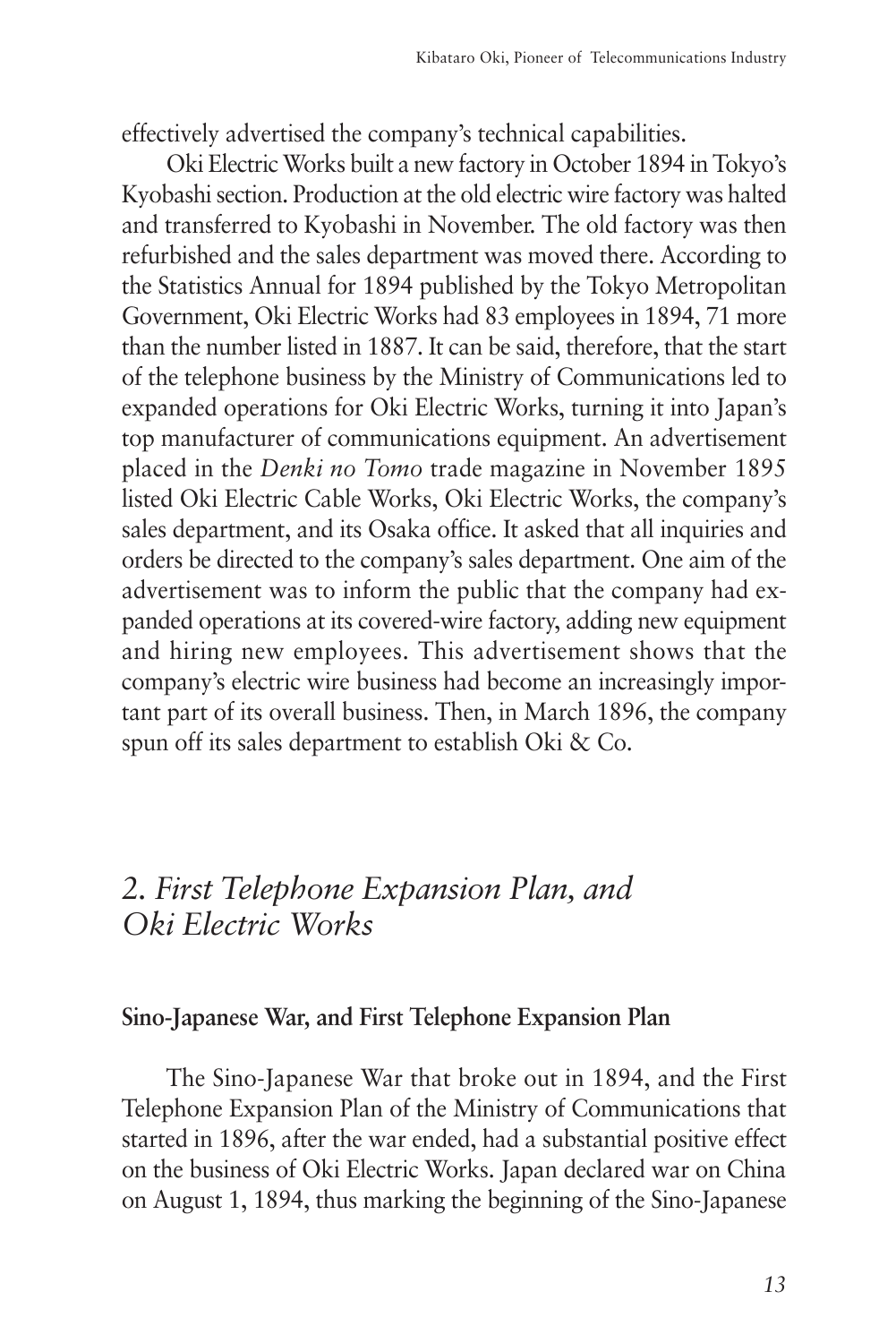War. The Japanese Navy subsequently installed telephones at all its domestic observation stations, and installed signaling equipment aboard its warships and at land-based signal stations. The Navy, meanwhile, installed an exclusive telephone line between Tokyo and Yokosuka, a large naval port south of Yokohama. One result of this activity was that orders from the government to Oki Electric Works increased rapidly. The company also supplied the Army Signal Corps with various types of equipment and facilities, including portable telephones, although this ended up being a temporary demand.

Japan and China eventually signed a peace treaty in April 1895, ending the war and halting the surge in military demand for communications equipment. Fortunately for Oki Electric Works, however, the government introduced the First Telephone Expansion Plan, a seven-year project, beginning in 1896. Actually, the entire Japanese economy enjoyed a period of prosperity from 1895. Many industries flourished, centered on the spinning industry and including electric power and other industries. When this boom period ended, however, the business environment surrounding the electrical machinery industry worsened. Heavy electrical machinery manufacturers suffered particularly bad setbacks: Miyoshi Electric Works bankrupted, and Shibaura Engineering Works' business slumped noticeably. In contrast, Oki Electric Works benefited from introduction of the First Telephone Expansion Plan and its business grew. The fact that Kibataro Oki had concentrated on the communications equipment business was a key factor in the growth of Oki Electric Works at this time.

Not long after the start of the government's telephone service, applications for telephones exceeded initial expectations, partly because the Sino-Japanese War spurred the rate of subscriptions. The use of telephones increased so quickly in Tokyo that subscribers began complaining about poor service. When the military budget was increased during the war, however, government spending for telephone service in the private sector was cut. The backlog of applicants continued to grow, therefore, but no service was available. In that backdrop, the first advertisements by telephone dealers offering to buy and sell telephones appeared in December 1896. A proposal for expanding telephone service was submitted to the Diet around this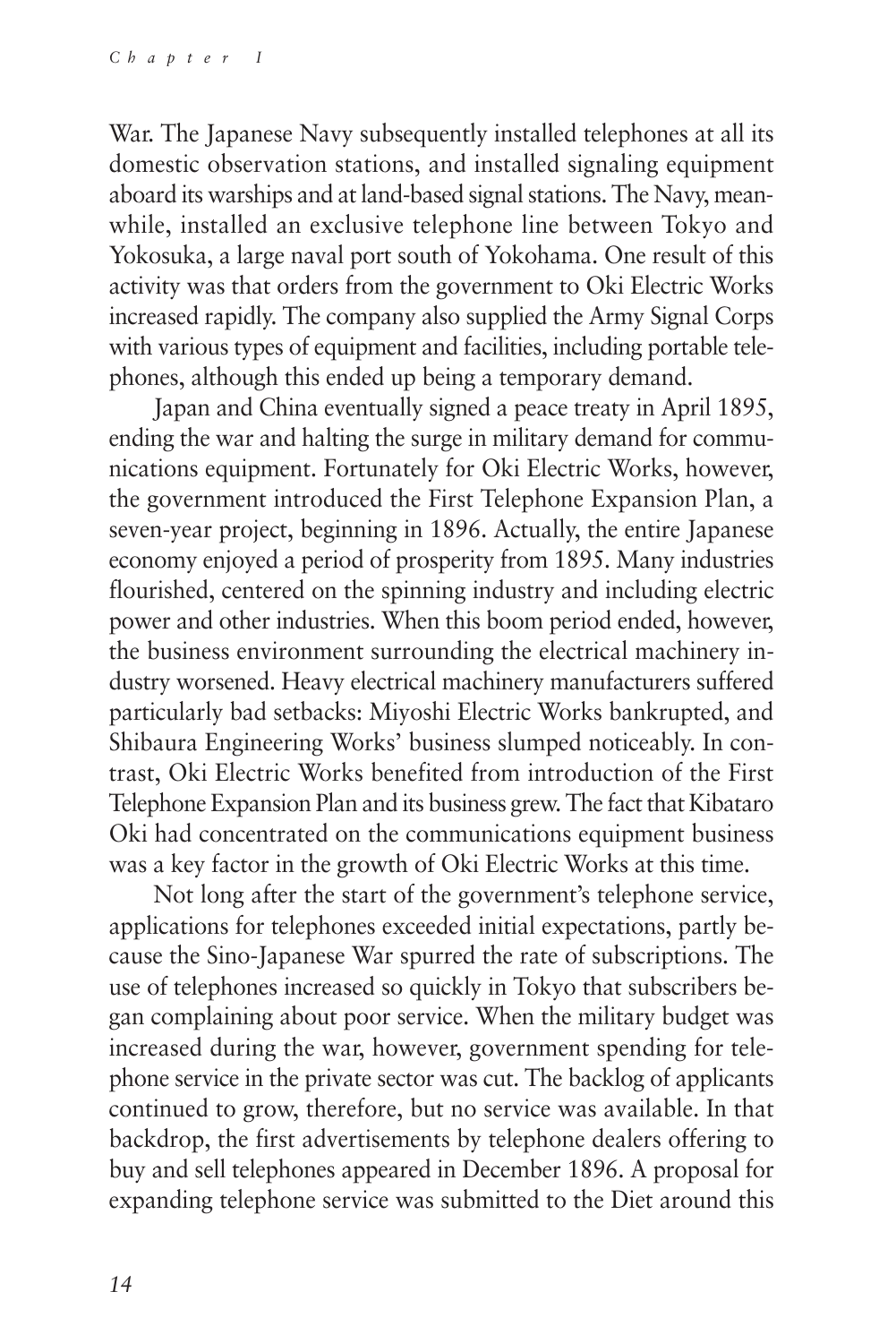same time, and politicians discussed the idea of privatizing telephone services. At any rate, the Ministry of Communications was not able to supply sufficient telephone service to meet demand. To rectify that situation, a telephone expansion plan was proposed after the Sino-Japanese War ended, with revenues provided by issuing government bonds. Initially, the Ministry of Communications proposed a fiveyear plan with expenditures of 5.6 million yen, an extraordinarily ambitious amount compared to earlier such budgets. Ministry of Finance policy specified, however, that government bonds could be issued only for projects with budgets of 10 million yen or more. The Ministry of Communications thus had to revise its plan, and its final proposal increased expenditures to more than double those in the initial proposal.

In the Ministry of Communications, it was actually a young 22 year-old engineer named Ryuji Nakayama who pulled together the telephone expansion plan, working under Kenjiro Den, head of the communications division, and Saitaro Oi, head of the engineering section. At the time, Den and Oi felt it would be immensely difficult to prepare the details of such a large-scale plan in the short time allotted. Over a period of 10 months, however, Nakayama devoted all his time to preparing the plan, working long hours and sometimes foregoing sleep and food. He discussed the technical details especially closely with Oi, and finally finished a proposal for a seven-year plan budgeted at 12.8 million yen. The proposal was formally presented to the Diet in December 1895. It was an ambitious proposal, calling for establishment of telephone exchange offices in 40 cities, and an increase of 22,800 subscribers. It also called for installing an additional roughly 400 kilometers of long-distance telephone lines.

The value of production at Oki Electric Works in 1896, the first year of the telephone expansion plan, increased to 1.9 times that of production in 1894. The make-up of production for both fiscal years shows that electric wire accounted for 40 percent or more of the value of total production, pointing up clearly the importance to the company of the electric wire business. Also, although until about 1894 the percentages of the value of production of telegraph equipment and telephone equipment were about the same, once into 1896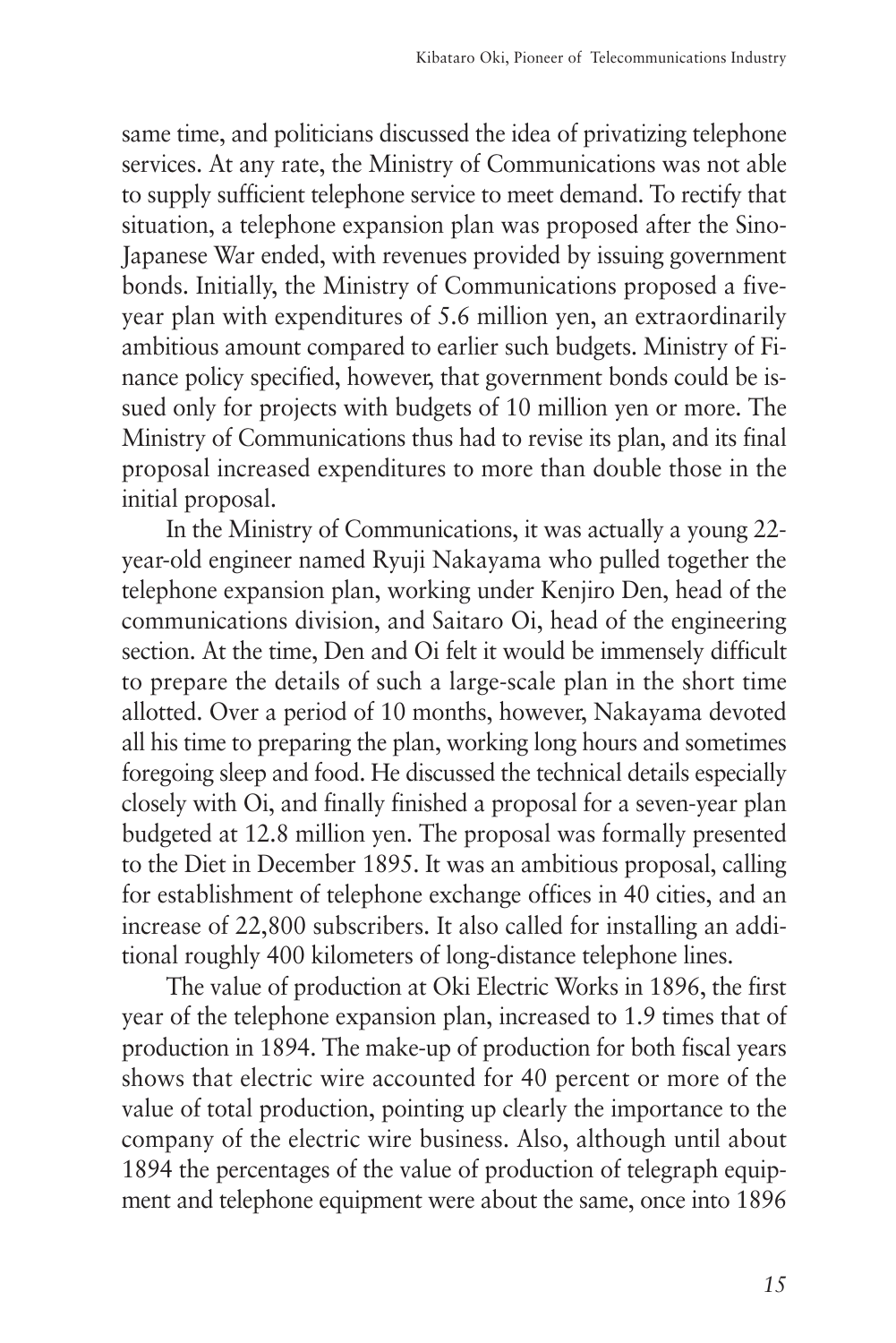the value of the latter began increasing, reflecting the positive effects of the telephone expansion plan.

Together with introduction of the telephone expansion plan, the demand for telephone equipment and telephone wire increased rapidly. Up to that point, the Ministry of Communications had followed a policy of procuring telephone equipment made domestically, especially telephone switchboards and telephone sets made at its production facility. After demand began increasing, however, it became impossible for the ministry to maintain its policy of self-sufficiency. Until about 1894, the production facility's output of telephones and the number of telephone sets tested there were about the same. In 1897, however, its telephone production output was 1,000 sets while it tested 9,083 sets. This difference shows that the production facility was also testing other Japanese products and imports. Both in production capacity and technical capabilities, the domestic manufacturers had limitations, and imports increased rapidly to meet demand. The value of imports in 1897 was equivalent to about 14 percent of the expansion plan's expenditures.

As orders from the government to overseas manufacturers increased, domestic communications equipment manufacturers already doing business with the Ministry of Communications, and trading companies with importing experience, began to act as agents for imported products. Oki & Co. took advantage of this business opportunity and moved to expand the line of imported products it handled, adding products made by WE.

In this way, the First Telephone Expansion Plan quickly made the business of importing communications equipment more attractive, and Kibataro Oki also recognized the benefits of handling imports. According to records dated November 1897, in fact, Kibataro Oki said that Oki & Co.'s "profits on jobbing sales are larger than on manufactures." During the period of the First Telephone Expansion Plan, and in the background of the business Oki & Co. was doing with the Ministry of Communications, the company ranked on a level with specialized importers and played an active role as a wholesaler of imported products.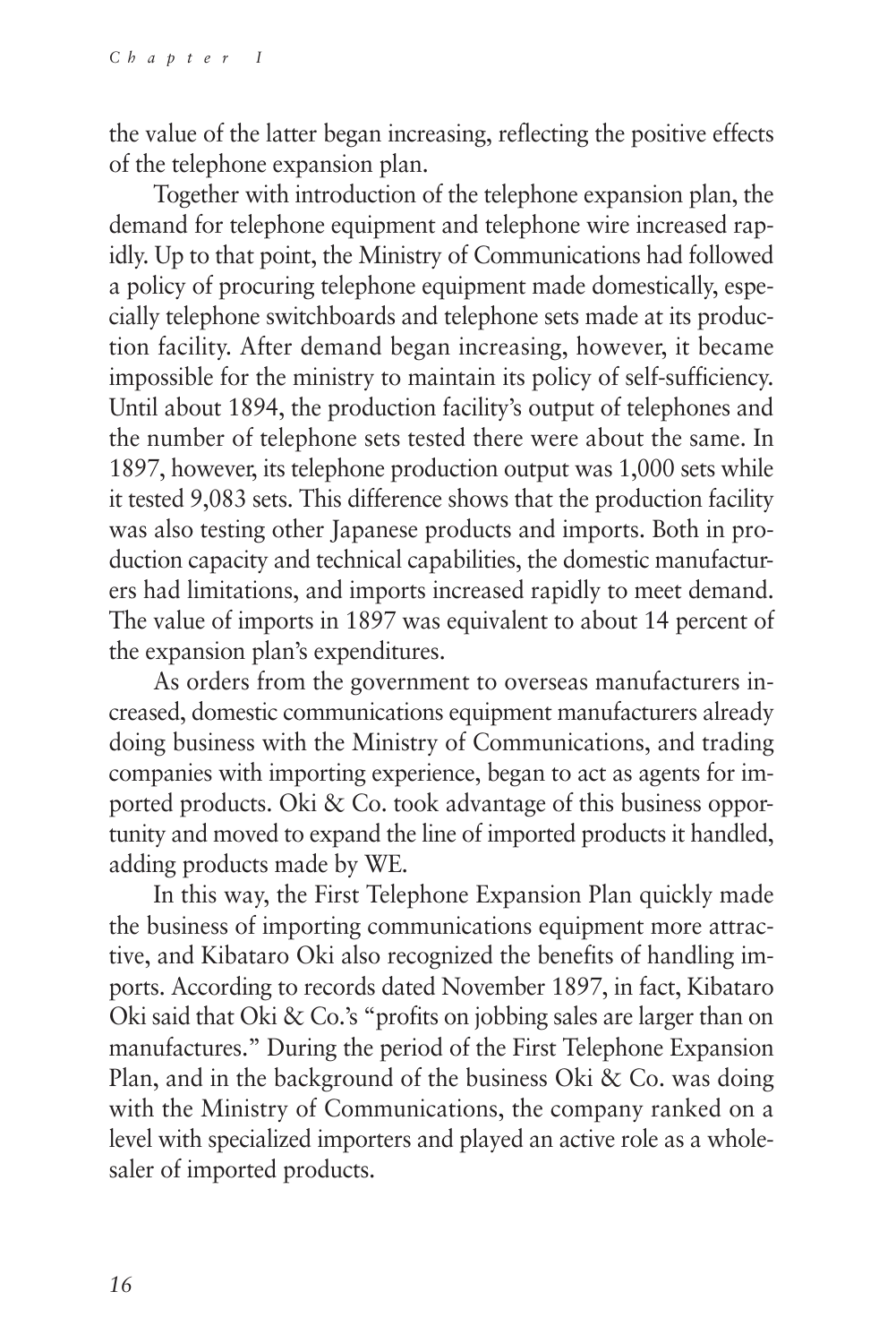

*Sales office of Oki & Co., Mizutani-cho, Kyobashi*

**Oki Electric Works and Oki & Co.**

Oki Electric Works and Oki & Co. were introduced in the trade magazine *Denki no Tomo* in 1897. Oki & Co. was described as having its offices located in a two-story red brick building, with a showroom and reception area on the first floor and business offices on the second floor. Kibataro Oki and the engineer Kiyoshi Itoh had offices on the second floor, along with several office workers. Itoh was in the first graduating class of the Telegraph Bureau's School of Technology, and had worked as an assistant engineer in the Ministry of Communications. Afterward he worked for Tokyo Electric Light and Tanaka Engineering Works before joining Oki & Co. in 1893. Itoh was very capable and Kibataro appointed him in charge of sales.

At Oki Electric Works, meanwhile, Totaro Katoh was in overall charge. He appointed electrical engineers and others responsible for production equipment, coordination, wire manufacturing, and electrical testing. The factory was in a two-story building. The first floor was dedicated to wire manufacturing and had several dozen lace-up machines lined in two rows. Lines of female employees were busily producing various cords there for use with telephones and switchboards. Other female employees worked on the second floor producing switchboard cables and cords for telephone handsets, and finishing telegraph and telephone coils.

Kibataro Oki, owner and head of both Oki Electric Works and Oki & Co., worked closely with family members and employees to manage and operate the two companies. In general, the overall business comprised a production division (Oki Electric Works) and a sales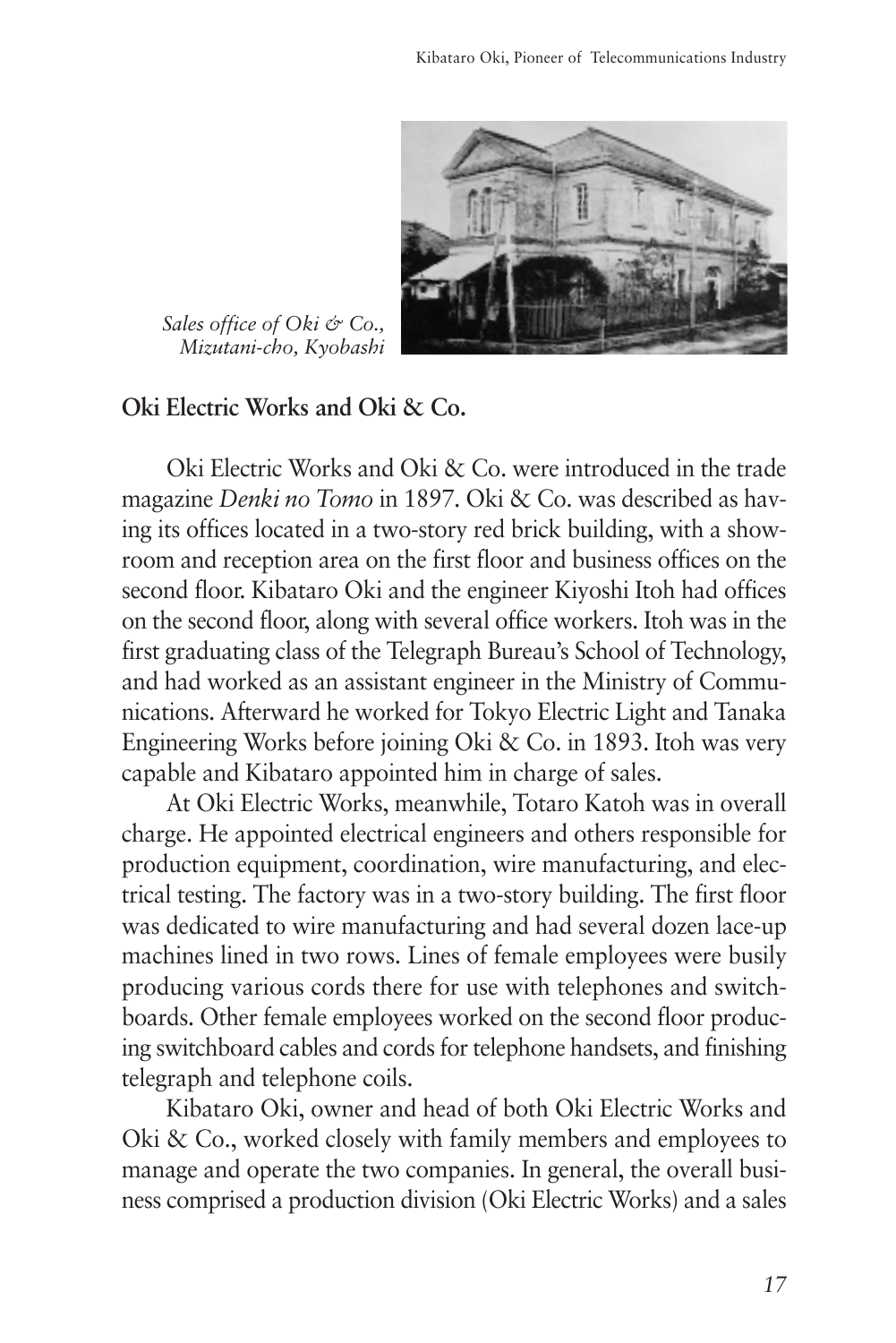division (Oki & Co.). Kibataro directly managed Oki & Co., and Totaro Katoh—a long-time employee from Meikosha days—managed Oki Electric Works. None of the records of Oki Electric Works or Oki & Co. remain from around 1897, but W. T. Carleton of Western Electric later noted that Oki Electric Works had 110 regular factory workers and 38 apprentices while Oki & Co. had 28 employees, including office clerks.

### **Business discussions between Oki & Co. and WE**

Even as the First Telephone Expansion Plan was being carried out, Kibataro Oki came to face a major business decision. The strong possibility emerged of his organization having business ties with WE, the manufacturing arm of the Bell System in the U.S. WE was familiar with the telephone expansion plan of the Ministry of Communications and had begun studying entry to the Japanese market, fully expecting the demand in Japan to increase for telephones, switchboards, and other telephone-related equipment.

Harry B. Thayer, manager of the International Department of WE, visited Tokyo in 1896 to gather information on Japan's telephone expansion plan and on how to do business with the government. He returned to WE's head office after confirming that the telephone business in Japan had a promising future.

In October 1897, WE sent Walter T. Carleton—Thayer's assistant—and two other men to Japan. Carleton met, first of all, with Kunihiko Iwadare, WE's agent in Japan. He also met and talked with Saitaro Oi, chief engineer of the Ministry of Communications, and others to gather first-hand information. Iwadare, who later established Nippon Electric Co., Ltd. (NEC), in a joint venture with WE, was the agent in Japan for General Electric and other companies in Osaka at the time.

A graduate of the Imperial College of Engineering in Tokyo, Iwadare had lived and worked in the U.S. under Thomas Edison at Edison Electric. He had the rare experience for a Japanese of having done business in the U.S. He was fluent in English and was one of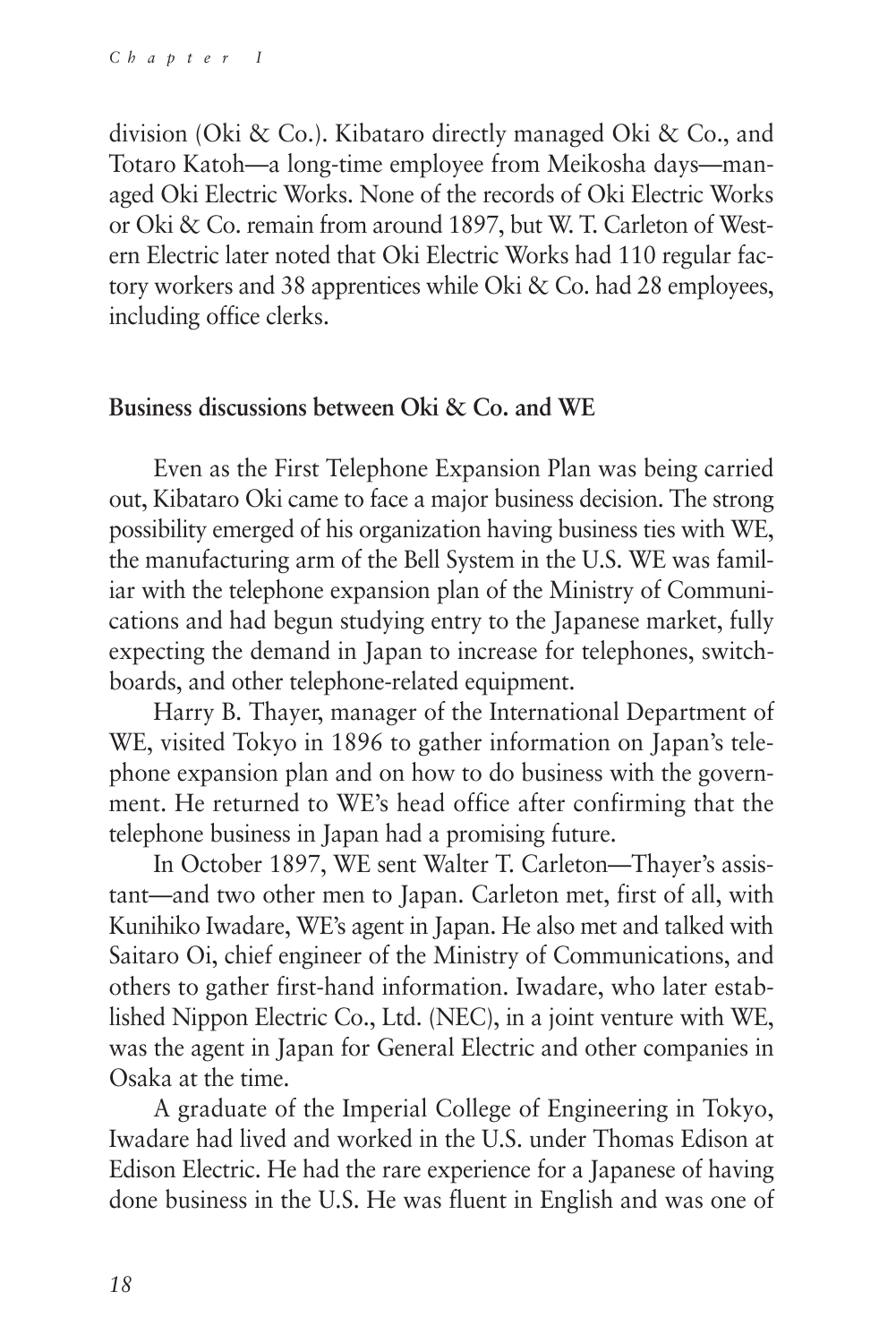

*Kunihiko Iwadare*

very few internationally minded Japanese businessmen at the time.

While in the U.S., Iwadare had visited WE and met Thayer. Thayer thus trusted him. Carleton met with Iwadare soon after arriving in Japan, and was impressed with how capable he was. He described Iwadare as having a "samurai spirit," and he came to have confidence in him. Iwadare played a key role in business discussions between Kibataro Oki and WE.

In November 1897, the month following Carleton's arrival in Japan, Iwadare presented Carleton with a proposal for business ties between WE and Oki & Co. In the proposal, 300,000 yen was to be invested in Oki & Co., with WE investing half the amount and Kibataro Oki and some government-related persons investing the other half. The plan included utilizing the production facilities of Oki Electric Works.

Before receiving that proposal, Carleton, bewildered by the differences between American and Japanese business practices, had energetically collected information about the telephone business in Japan, meeting not only with Kunihiko Iwadare but also with lawyers, Saitaro Oi of the Ministry of Communications, and managers from two other companies already selling WE products in Japan—Takada & Co. and Okura-gumi Co. Carleton quickly came to appreciate the difficult business situation in Japan. He also knew that revisions to the Japan-U.S. Treaty of Commerce and Navigation, scheduled for mid-1899, would make it possible for foreign companies to invest directly in Japanese companies. In that backdrop, Carleton had been studying several options. He thus decided not to accept Iwadare's proposal for doing business with Oki & Co. Instead, he said that for the time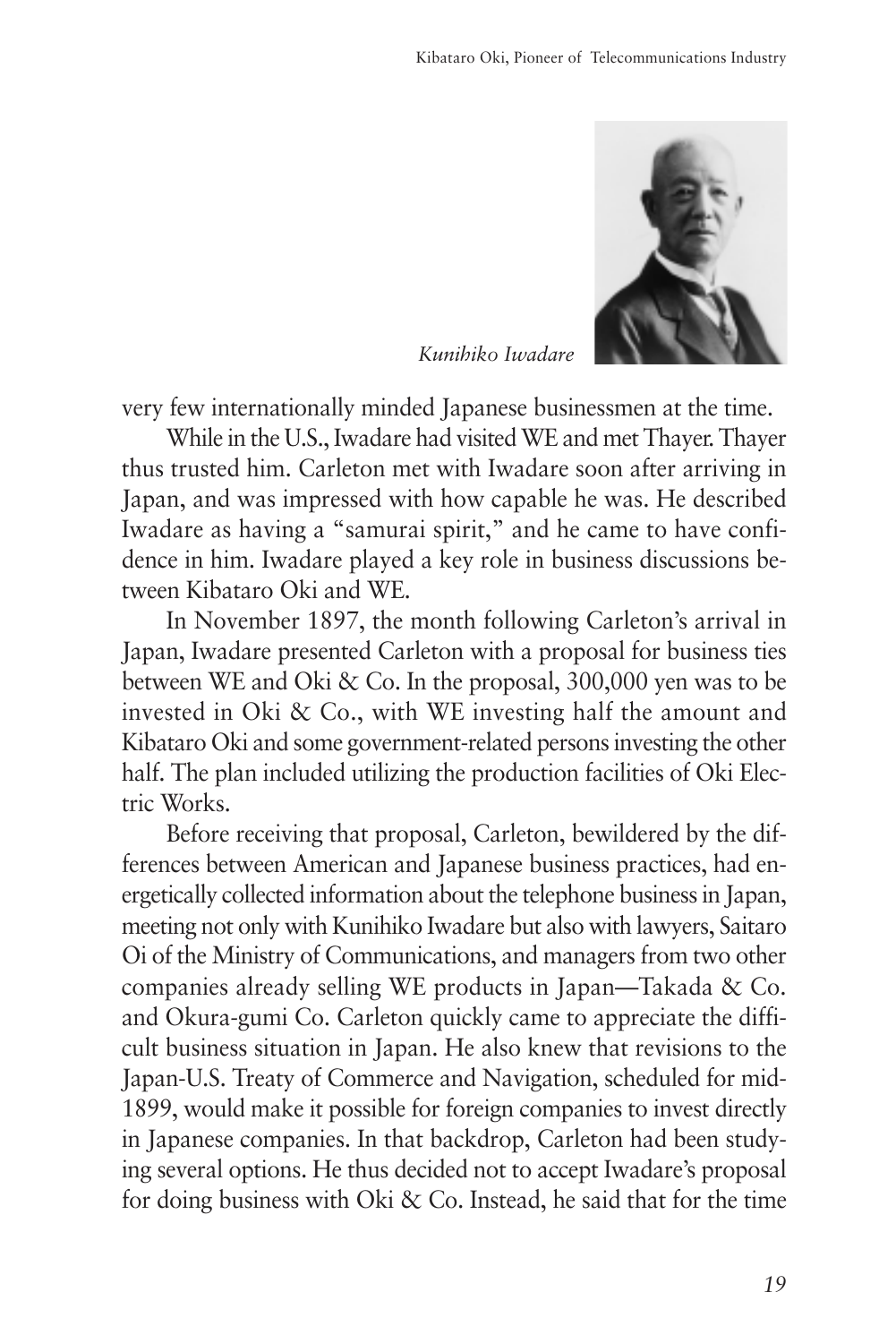being he would appoint a trading company to act as the exclusive agent in Japan for handing WE products.

Becoming the exclusive agent for WE was an attractive business opportunity for Oki & Co., Takada & Co., and Okura-gumi Co., and by the end of December 1897 all three companies submitted business proposals to Carleton. Carleton hoped to respond to these proposals by the end of January 1898, but the detailed proposals stimulated his thinking further. He recognized that all three companies had both strong points and shortcomings, and from the experience he gained from talking with so many people in Japan and reviewing the three business proposals he realized that WE could not succeed in Japan without business ties with a local partner. A distinct advantage of tying up with Oki & Co. was that Oki Electric Works possessed technology and production facilities. At the same time, though, Oki & Co. was producing its own brand of products and was thus a strong competitor of WE. Trading companies, meanwhile, had advantages such as having strong sales organizations and financial stability; two of their disadvantages were having neither technical know-how nor production facilities.

In mid-February 1898, WE in Chicago made its policy preferences clear. Thayer informed Carleton that WE wanted business ties with Oki & Co., and instructed him to spend whatever time was necessary to draft an agreement that would appoint Oki & Co. immediately as WE's exclusive agent in Japan and that would eventually allow the two companies to cooperate in business. Carleton contacted Iwadare, explained WE's instructions, and asked him to act as an intermediary in negotiations with Oki & Co.

On March 1, 1898, Carleton presented a set of three conditions for appointing Oki & Co. its exclusive agent in Japan. First, concerning products the Japanese government ordered directly, WE would sell the products to Oki & Co. for delivery to the government. Second, Oki & Co.'s payment to WE for those products would be by promissory note at 6 percent interest. The largest allowable promissory note, however, would be 50,000 yen. And, third, the Yokohama Branch of WE would transfer half of its profit to Oki & Co., and Oki & Co. would transfer half of its profit to the Yokohama Branch.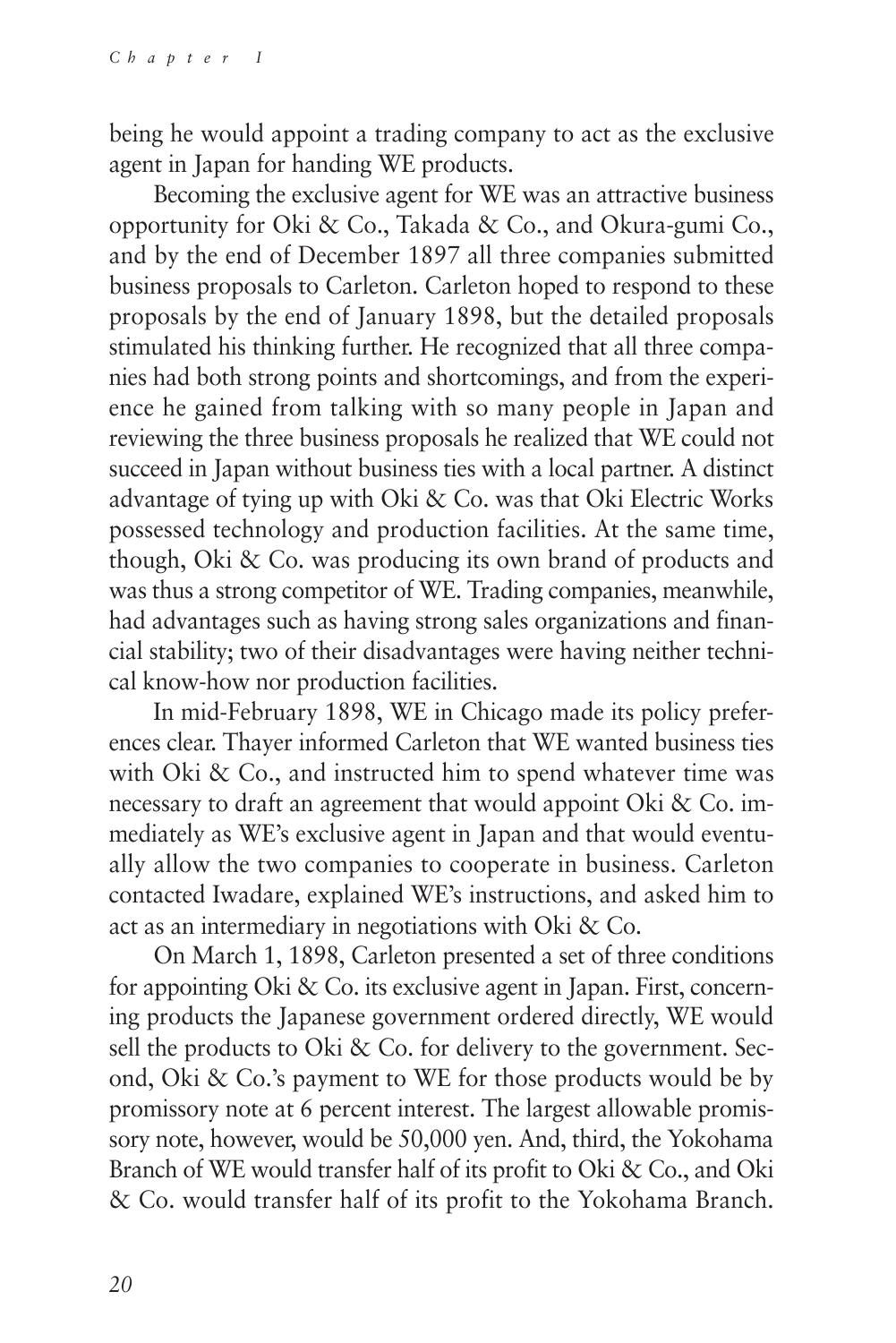Subsequent discussions between Carleton and Kibataro Oki came very close to reaching an agreement, but in early June 1898 they were abruptly terminated.

The special circumstances in Japan at the time help to explain why the discussions between WE and Oki & Co. ended without an agreement. In the Treaty of Shimonoseki (April 1895) ending the Sino-Japanese War of 1895-96, China had ceded the Liaodong Peninsula to Japan. Intervention by Russia, Germany, and France, however, compelled Japan to return the peninsula. One result was a rapid increase afterward in military expenditures as Japan moved to strengthen itself. As part of strengthening the nation, the government also promoted localization of a wide spectrum of products. And, in fact, it was just as Oki Electric Works was making great efforts to localize the production of telephones and telephone switchboards that WE presented its proposal for a joint venture. It is easy to imagine, therefore, how difficult it was for Kibataro Oki to decide against business ties he perhaps wanted badly. At the same time that Kibataro felt official pressure not to enter into business ties with WE, he also faced demands from WE about the method of evaluating Oki Electric Works' assets and the sharing of profits. In the end, then, these several factors combined to force a termination of the business discussions between WE and Oki & Co.

# *3. Second Telephone Expansion Plan, and Establishment of Oki & Co., Ltd.*

### **Russo-Japanese War and increase in demand for telephone service**

Even after completion of the government's initial telephone expansion plan the demand for telephone service continued unabated. Usage increased as well. The number of local telephone calls, totaling 130.4 million calls in 1903, more than doubled to 262.5 million in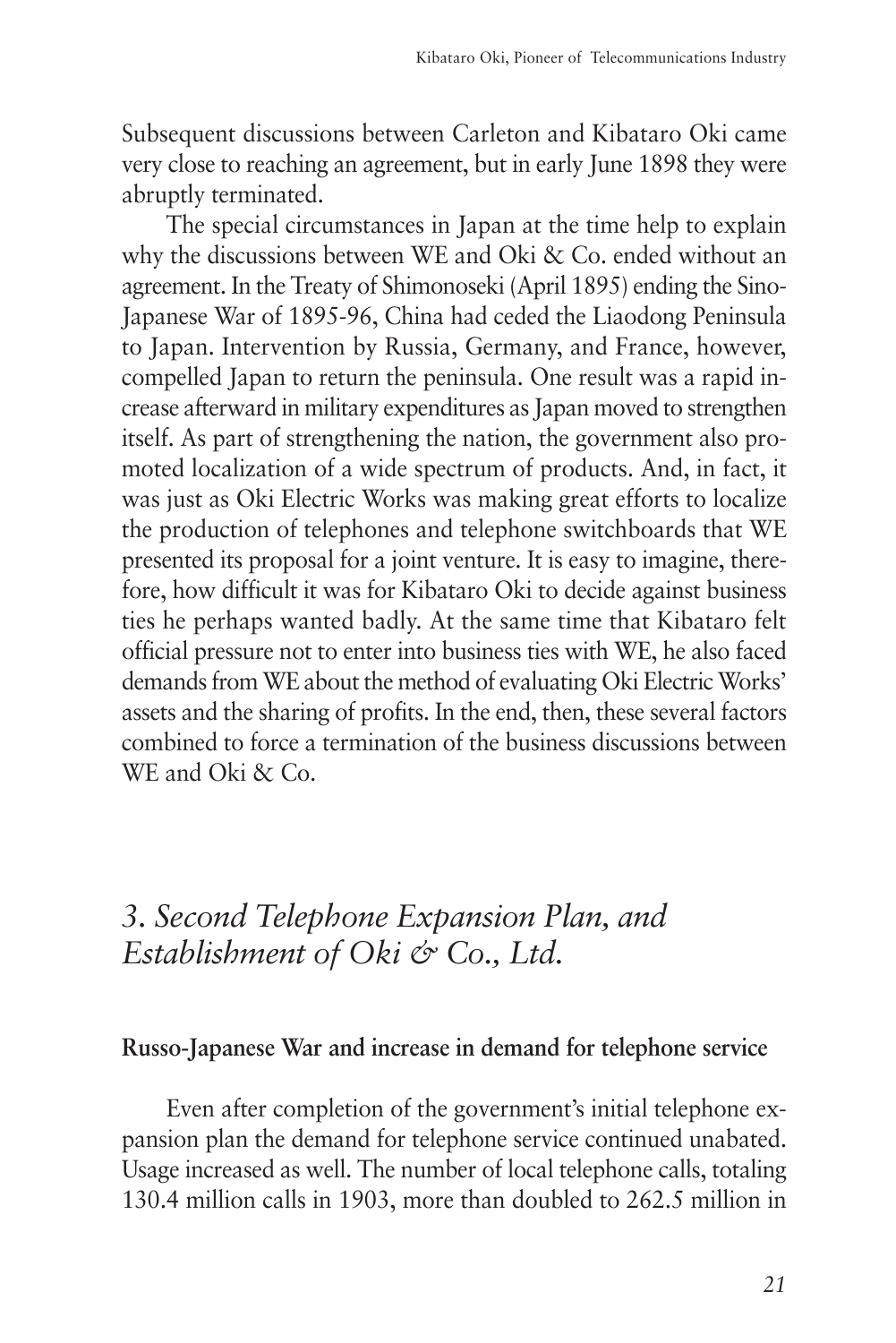1907. The increase in new subscribers, meanwhile, was always higher than the number of new lines installed, and the backlog of applications doubled from 21,000 in 1903 to 42,000 in 1907. Because of the supply shortage, the business of buying and selling telephone rights also turned brisk. The price for buying an existing telephone number in Tokyo from a broker tripled between 1903 and 1907. The business temptation was so strong that an extreme imbalance emerged between the demand for, and the supply of, telephone service. As a result, sometimes when a new telephone exchange opened, telephone brokers would mobilize a large number of persons and monopolize all subscription applications. During 1905, moreover, about 7,000 cities and towns requested that telephone exchanges be set up in their areas. Officials in these cities and towns approached the Ministry of Communications and requested the start of telephone service. Several conditions were set, however: the cities and towns had to call for donations from local residents for purchasing construction sites for telephone exchanges, for example, and even for constructing the exchange buildings and installing telephone poles.

The Ministry of Communications had early on felt the need to expand telephone services. Although new telephone expansion proposals were submitted to the National Diet in 1902 and again in 1903, however, neither was passed. And when the Russo-Japanese War broke out in February 1904, the national budget for expanding private-sector telephone services was drastically reduced. It was thus not possible at this time to resolve the problem of a shortage of telephone service. In the spring of 1904, though, military requirements led to new central telephone exchanges being built in nine locations, including at naval ports in Yokosuka, Kure, and Sasebo, and at locations where army divisional headquarters were located. New longdistance lines were also installed, likewise for the military. Worth particular mention is the 1,550-kilometer long-distance line installed between Sasebo in Kyushu and Tokyo. Funds came from an extraordinary military account, and the line was installed in the record time of 10 months.

Telephones were used much more widely during the Russo-Japanese War than during the earlier Sino-Japanese War, with about 32,000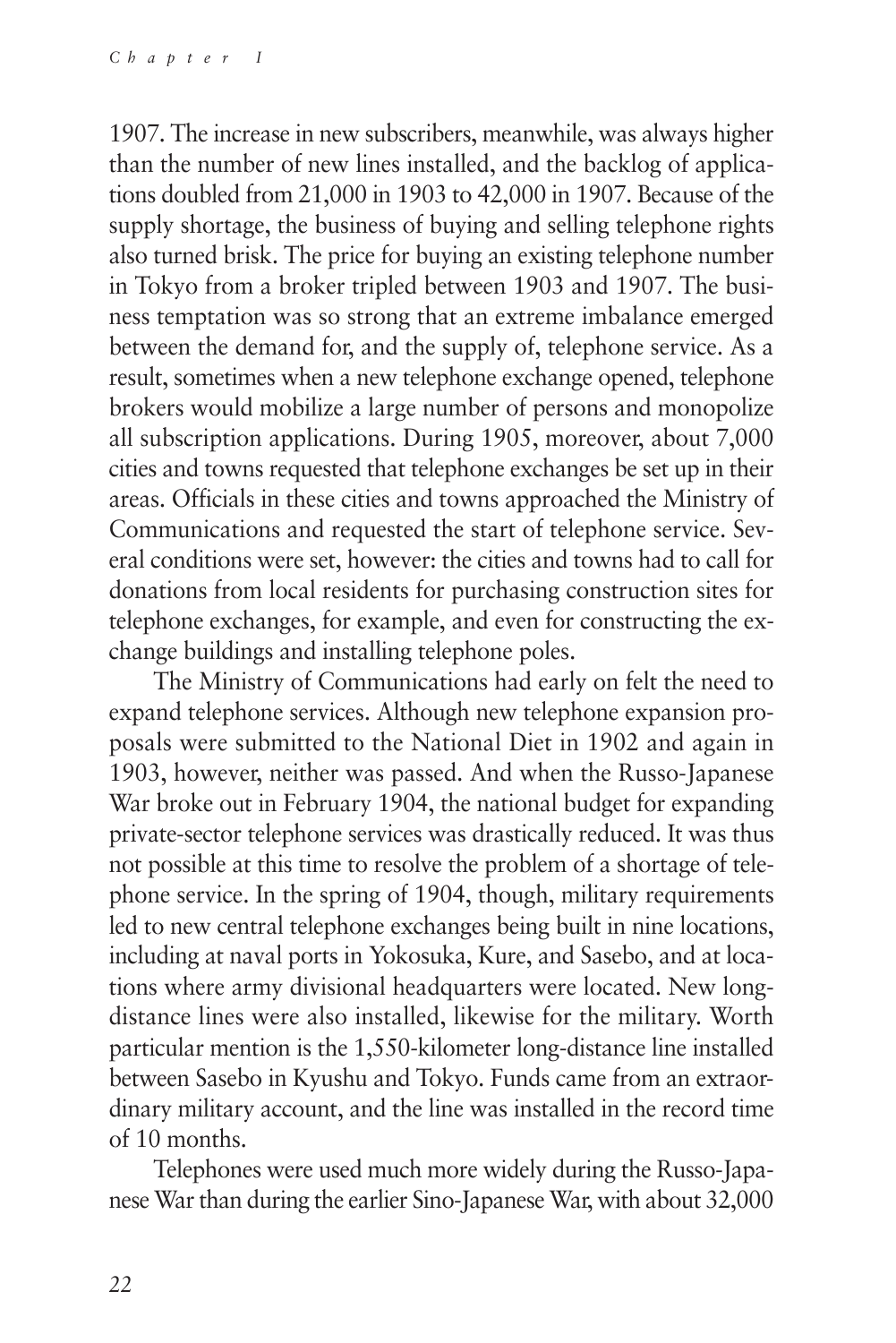kilometers of telephone wire installed. As well, when a Japanese ship confirmed that the Russian Baltic Fleet was heading for the Japan Sea, the information was sent in a radio message to the Japanese Combined Fleet. That information contributed to the defeat of the Russian fleet. This advantageous use of radio communications was a major event in the history of military action.

#### **Entrepreneurial activities of Kibataro Oki**

Kibataro Oki died on May 29, 1906, at the age of 58. In effect, after establishing Meikosha in 1881, Kibataro had dedicated his entire life to the manufacture of telegraph and telephone devices. He had no particular hobbies, nor did he indulge in any luxuries. His single interest was the growth of Oki & Co., and he witnessed the company's success before passing away.

In looking back over his life, it can be said that Kibataro was a typical example of a person who began his professional career as a craftsman and then later became an entrepreneur just as Japan was entering the modern age. In reviewing the history of Japan's machinery industry, in fact, it can be pointed out that craftsman technology from the early modern age played a principal role in that industry's development. In the communications equipment industry as well, the technology developed and nurtured by outstanding craftsmen employed by the Telegraph Bureau of the Ministry of Communications formed the foundation for the industry's later development. But merely being a craftsman and developing technology did not guarantee success. The difference was whether or not a person possessed the special characteristics of an entrepreneur. During the period after the Sino-Japanese War, in particular, there was a weeding out of companies in the electrical machinery industry, and some major companies failed. What factors enabled Oki & Co. to eclipse other companies and become the largest company in the communications equipment industry?

The first factor that allowed Kibataro Oki to succeed as an entrepreneur was that he always remained very close to manufacturing,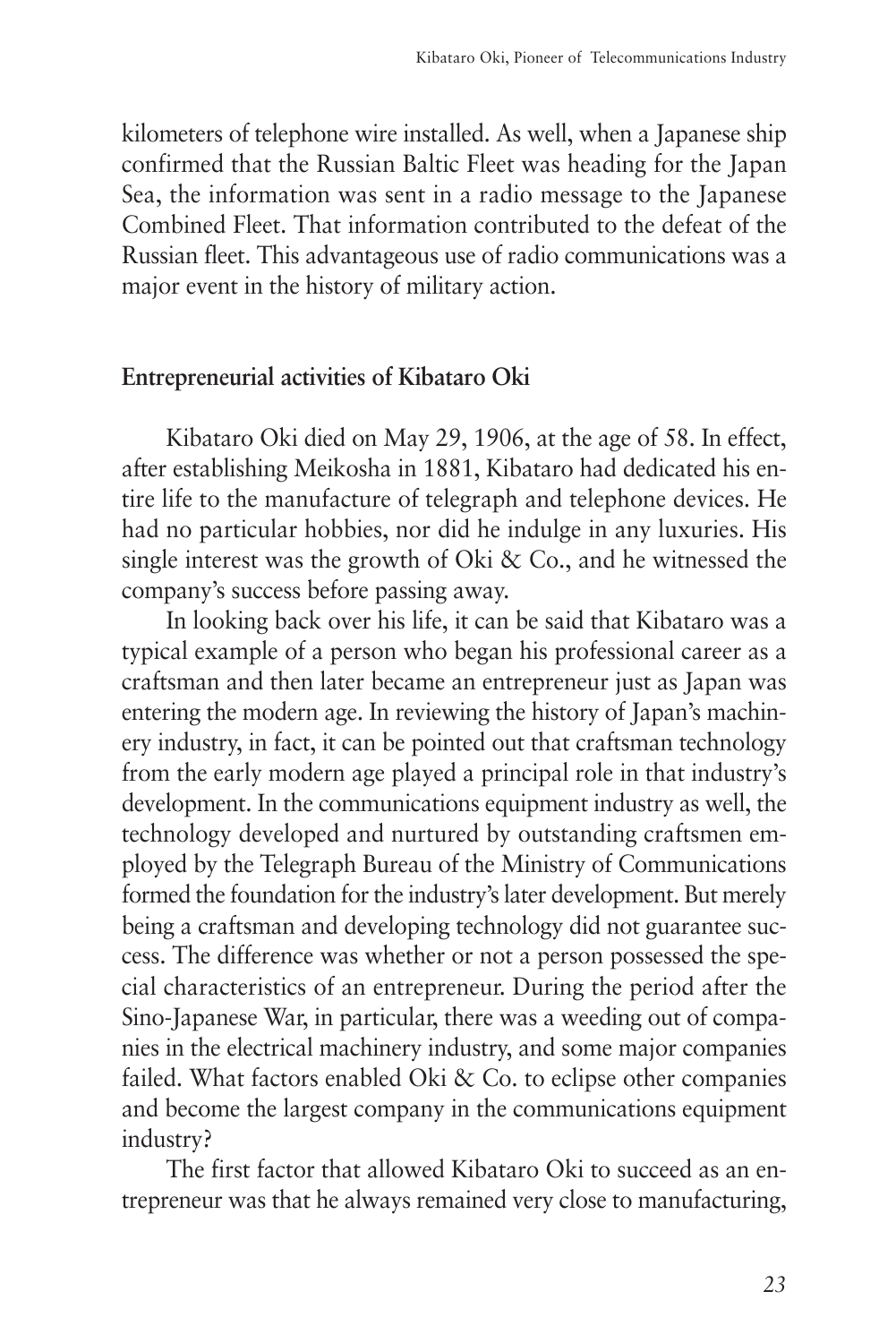to the building of things. He was an outstanding craftsman who involved himself personally in work operations. He was also an enthusiastic inventor and designer of new products. He invented a microsound telephone device, for example, and also came up with the idea of lacquer-coated electric wire. In the Oki Electric Works factory, he worked at the front line of operations, often working with his shirt off and pushing around racks of components and products just like other workers. He also personally conducted tests on semifinished goods. Kunihiko Iwadare described Kibataro to Carleton as "a person whose greatest enjoyment was getting his hands dirty in the factory."

Key to Oki & Co.'s success was the company's close relationship with the Ministry of Communications. Carleton pointed out this mutually close relationship between Oki & Co. and the Ministry of Communications by describing how people from Oki & Co. frequently visited the ministry and how people from the ministry often visited Oki Electric Works. This relationship had its roots in the subcontracting relationship between Meikosha, Oki Electric Works' predecessor, and the Telegraph Bureau. The company gradually came to manufacture telegraph and telephone equipment. The engineers at the Ministry of Communications appreciated those efforts and nurtured the relationship with Oki Electric Works first of all because the company contunually made the efforts needed to develop and reinforce its technical capabilities.

The second factor that made Kibataro Oki a successful entrepreneur was his aggressiveness in taking advantage of new business opportunities. Around 1896, for example, a foreign trading company approached Kibataro and asked if he were interested in handling machinery. Shortly afterward, Kibataro scouted for and found a person with experience in machinery trading, and set up a separate section in the building next door to Oki & Co. He put that person in charge of the new section, and began the business of buying and selling machinery. In such ways, Kibataro was aggressive when opportunities presented themselves to participate in new business related to imports. He also showed this same aggressiveness in looking at the Chinese market. In that sense, then, he did much more than merely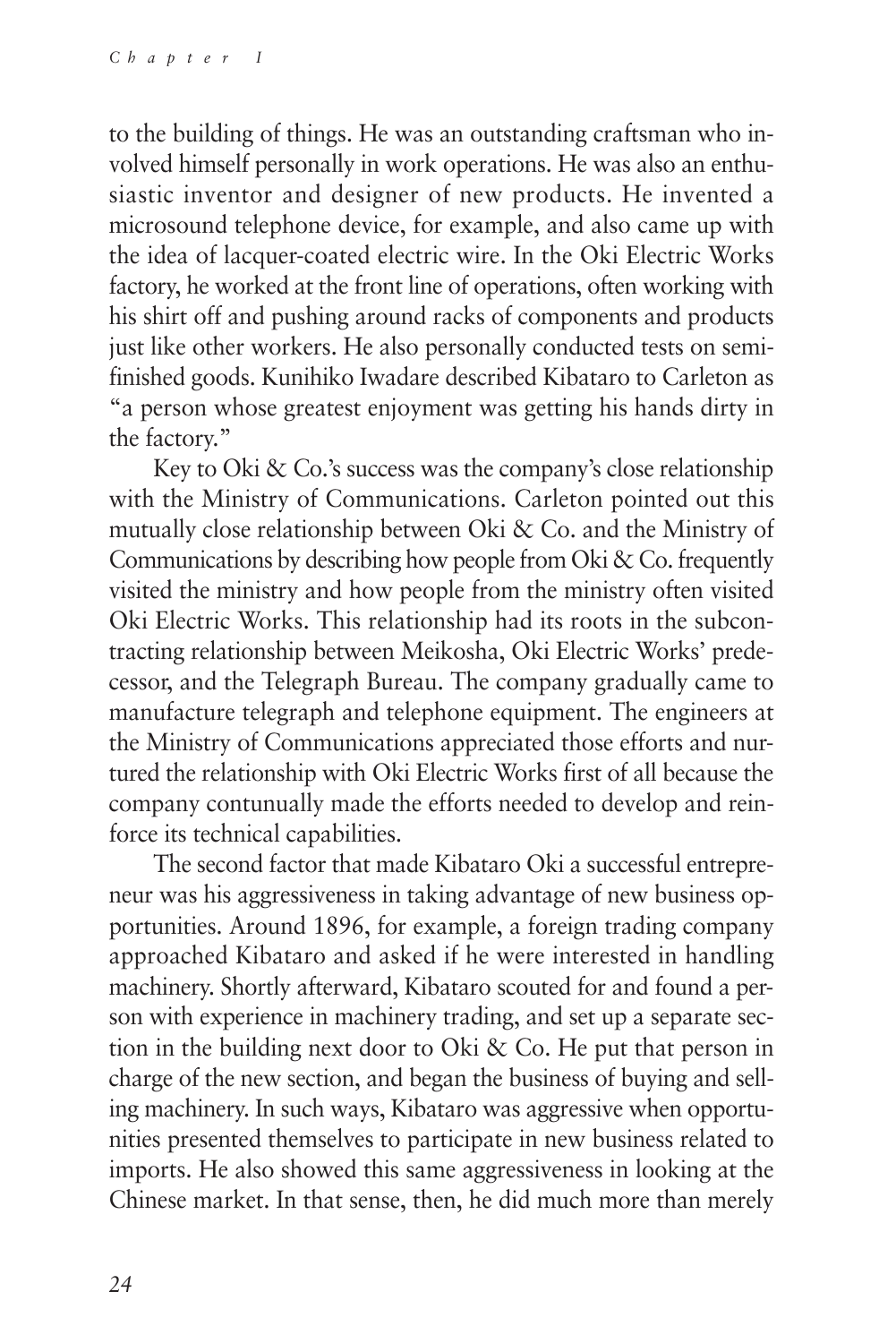"make things." He was a true entrepreneur, and his central interest never veered far from business related to communications equipment. Compared to Tanaka Engineering Works and Miyoshi Electric Works, which entered a wide range of product fields, including heavy electrical equipment, Oki & Co. concentrated almost exclusively on communications equipment. This concentration improved the company's competitiveness.

### **Establishment of Oki & Co., Ltd.**

The Russo-Japanese War ended in September 1905. In December 1906, the Japanese Diet approved the Second Telephone Expansion Plan, a six-year plan scheduled to begin from 1907. The plan called for expansion of the telephone system to include another 90,000 subscribers, 419 central telephone exchanges, and 48,000 kilometers of long-distance telephone lines. At the conclusion of the plan in 1913, there were scheduled to be a total of 138,400 subscribers, 95 central telephone exchanges in operation, and about 72,000 kilometers of long-distance lines.

In July 1908, while the telephone expansion plan was still being implemented, the second Katsura Cabinet was formed. The new Cabinet decided to rectify the government's deficit spending by promoting a balanced budget, including halting the issuance of government bonds. Because implementation of the telephone expansion plan depended heavily on funds raised through bond issues, the plan had to be revised and spending had to be severely curtailed. Telephone-related expenditures for 1908 thus decreased. The demand for telephone service continued to expand, however, and to meet the demand, expenditures began increasing again from 1909.

By the end of the plan, funds expended were 30 percent or more above the initial plan, there were 138,600 subscribers, central telephone exchanges numbered 923, and long-distance lines totaled 80,000 kilometers.

In May 1907, Oki & Co., Ltd., was established and all of Oki & Co.'s assets were transferred there. The articles of incorporation of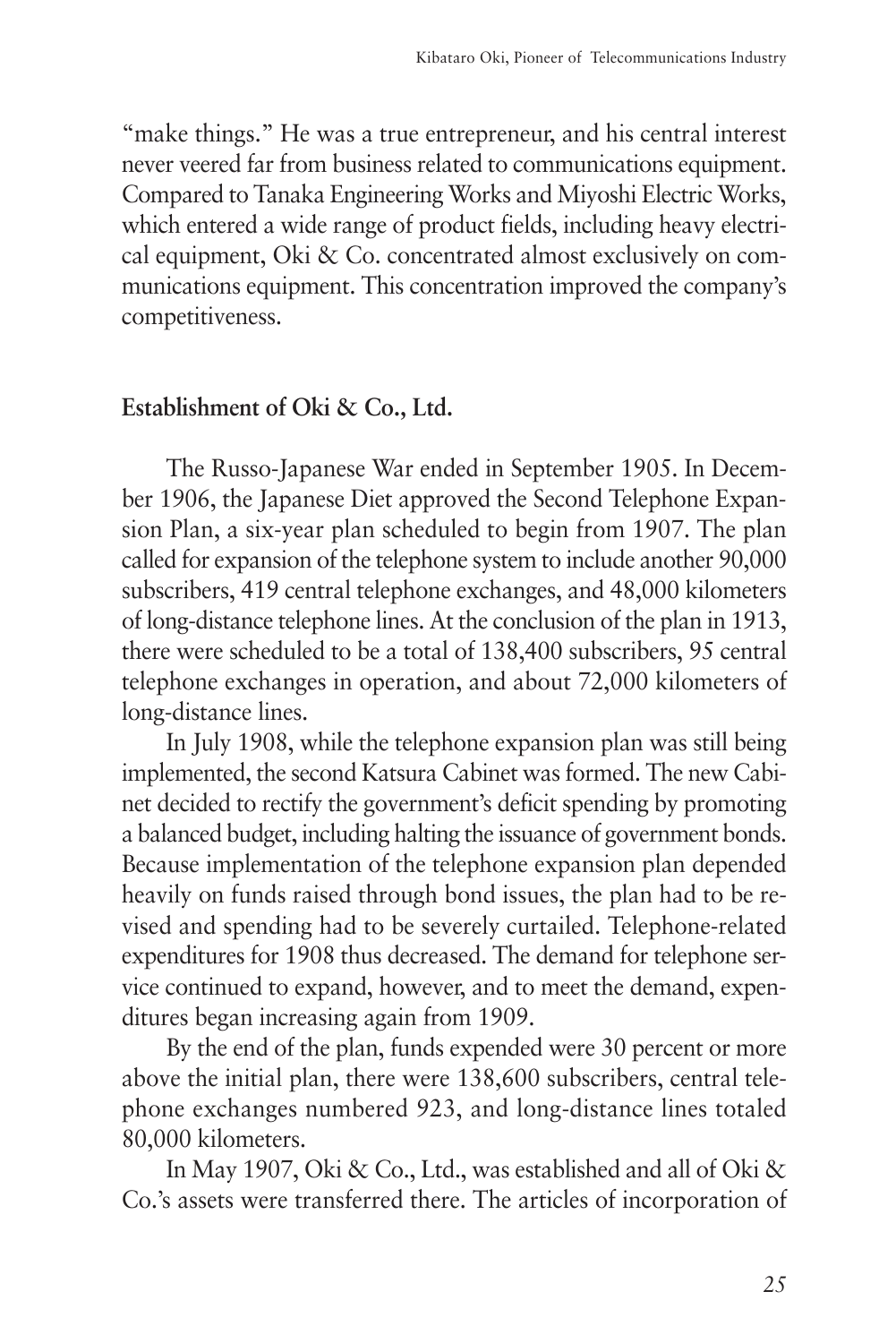

*Take Oki*

the new company listed its capital as 600,000 yen. The company had six members with unlimited responsibility—Kibataro Oki Jr., Take Oki, Umakichi Oki, Eitaro Kinoshita, Kiyoshi Itoh, and Totaro Katoh. These were either members of the Oki Family or long-time employees dating from Meikosha days. There were also 11 members with limited responsibility, including Soichiro Asano, Eiichi Shibusawa, Zenjiro Yasuda, and other well-known persons from business and financial circles. These appointments helped to ensure that Oki  $\&$ Co., Ltd., had a secure financial foundation.

Members of the company's Management Committee included Kibataro Oki Jr., Take Oki, Umakichi Oki, Eitaro Kinoshita, and Kiyoshi Itoh. Take Oki had representative authority. Kibataro Oki Jr., born in 1887, had barely returned from overseas study in the United States when the new company was established. He thus had neither the age nor the experience to immediately participate in directly managing the company. A system was thus established in which the actual business of the company was conducted by Umakichi Oki, who had assisted Kibataro Oki senior from when Meikosha was established, Eitaro Kinoshita, Kiyoshi Itoh, and Totaro Katoh. The four men headed, respectively, the engineering, accounting, sales, and technical divisions. The company's articles of incorporation listed Soichiro Asano as senior advisor, and specified that important matters across the spectrum of the company's business, and matters relating to personnel affairs, required the senior advisor's approval before taking action. Asano played a key role in managing the new company.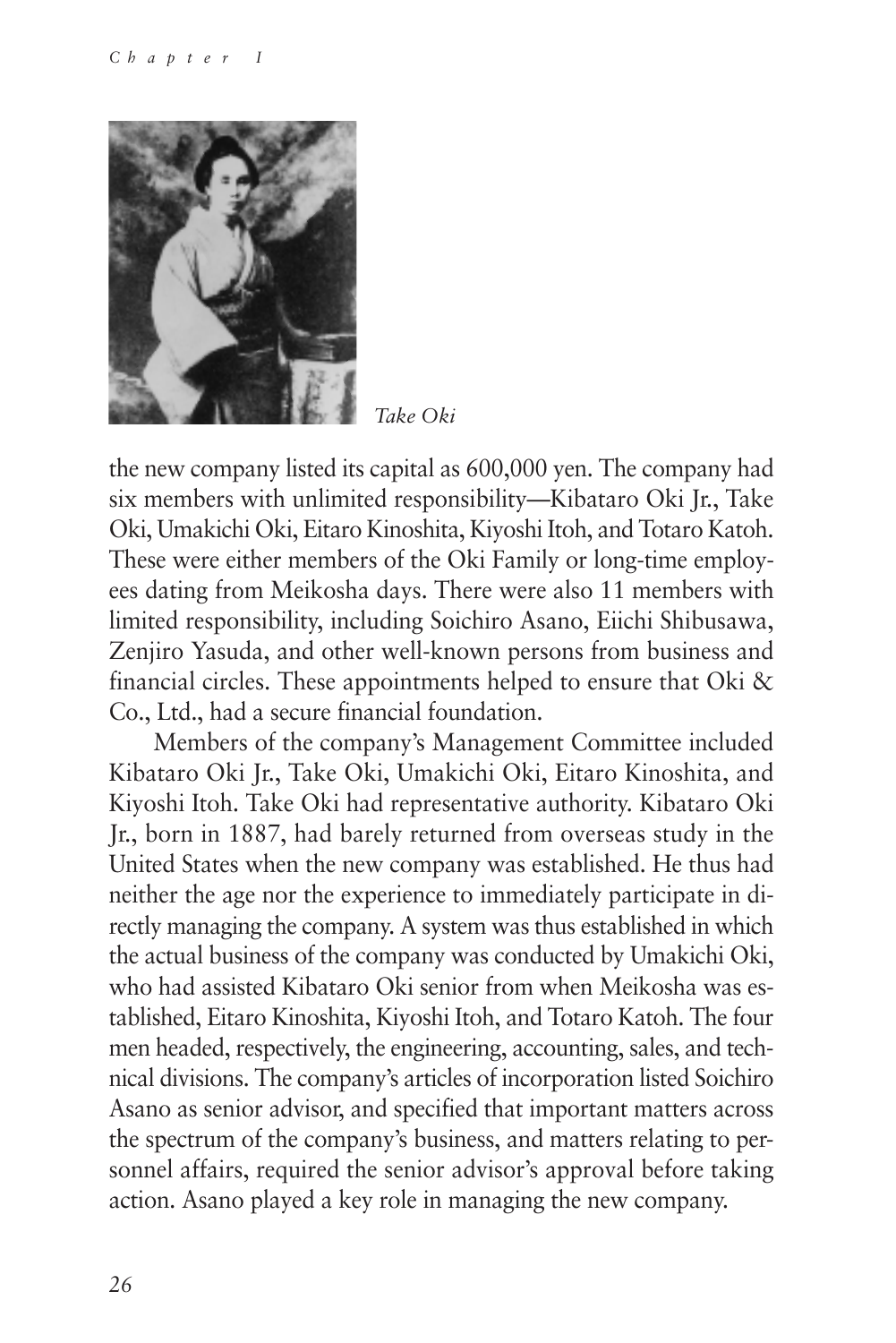

*Soichiro Asano*

There is an interesting story behind Asano assuming the primary role in managing Oki & Co., Ltd. According to Kibataro Oki's biography, Asano's wife Saku was Kibataro's wife Take's niece. So the Oki and Asano families were related by marriage. After Kibataro died, it is presumed that Asano moved to assist the Oki family. The fact that Asano was a powerful person in financial circles also benefited Oki & Co., Ltd., especially since a serious need existed to support its growth by strengthening its fund-raising capabilities.

Although Soichiro Asano started in business with very little capital, he established and developed two large companies—Asano Cement and Toyo Steamship. He also became well known for avidly promoting the Tokyo Bay reclamation project, and was aggressive in all his business activities. And when Asano planned new business ventures, Zenjiro Yasuda and Eiichi Shibusawa were there to support him. Yasuda was especially supportive on the financial side. In a single generation, Yasuda built Japan's largest financial zaibatsu, the Yasuda zaibatsu, centered on the Yasuda Bank. Shibusawa, meanwhile, was a main player in the start up of over 100 different companies. He was known as an outstanding coordinator of business activities, and was a leading figure in financial circles during the Meiji period.

#### **Shift toward domestic telephone production**

During the period of the First Telephone Expansion Plan, from 1896, domestic communications equipment manufacturers were not able to fully meet the burgeoning demand. As a result, large volumes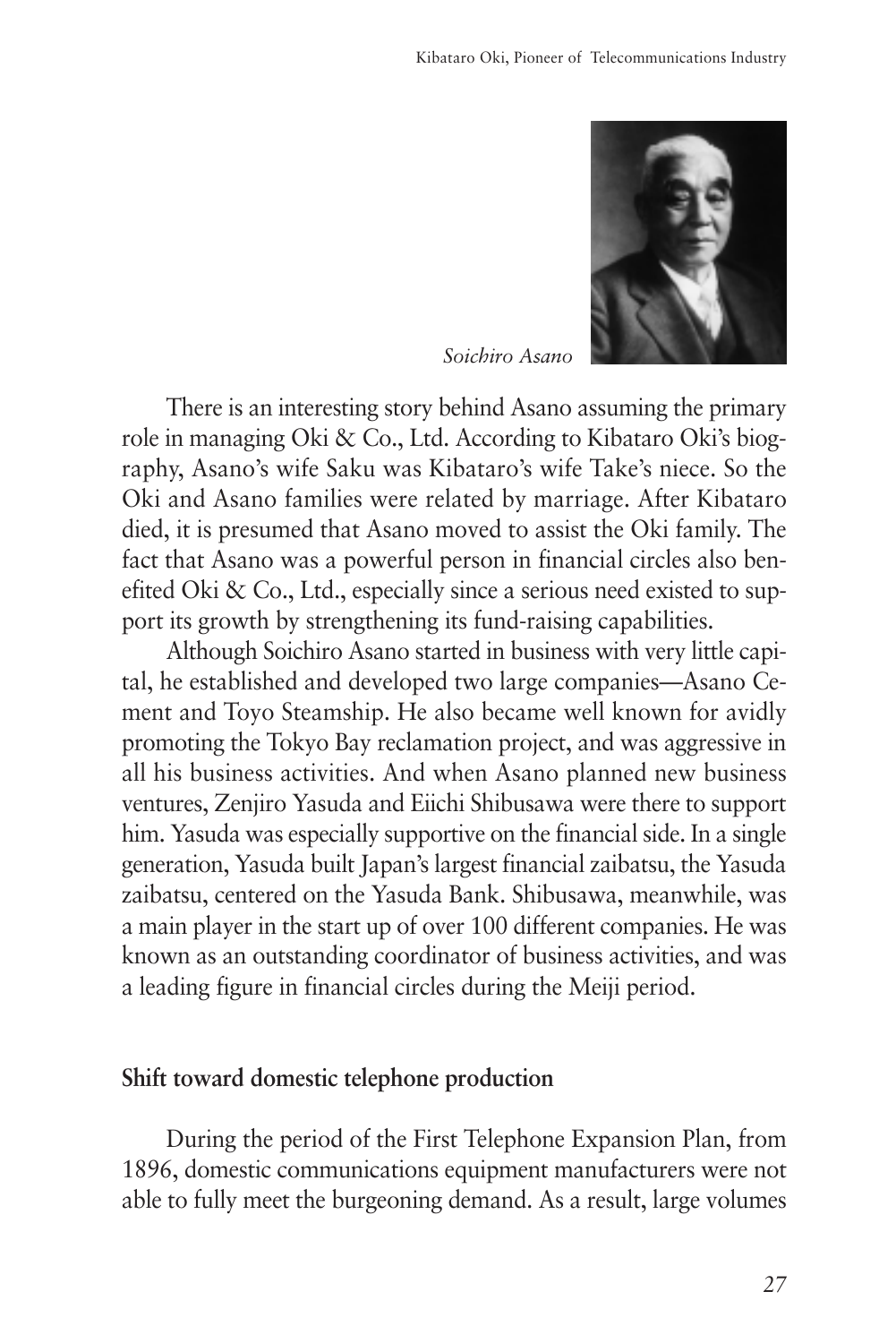of telephones and related equipment made in other countries flowed into Japan. In that situation, Oki & Co. became an agent for imports, also bringing in knockdown components from WE and assembling them at its factory. Doing so enabled Oki & Co. to reduce prices and increase its competitiveness. In fact, even after the business discussions between WE and Oki & Co. failed, Oki & Co. continued to act as an agent for WE imports. In 1899, however, NEC was established as a subsidiary of WE, and in 1904 it became WE's agent in Japan. During that period of roughly five years, Oki & Co. gradually moved away from importing WE products.

Oki & Co. and NEC (WE) thus gradually began to compete strongly with each other, and some instances emerged of extra-low bids being made to win sales contracts. Other domestic manufacturers also entered the communications equipment market, and competition became heated. There were also times, however, when Oki & Co. and WE cooperated to promote business of mutual benefit. In bids submitted on January 8, 1900, for instance, WE won a contract to supply the government with 1,300 sets of Delville telephones and Oki & Co. won a contract to supply 1,500 sets of solid-back receivers. At that time, WE asked Oki & Co. to produce 300 of the 1,300 sets of Delville telephones it had to supply. Of total orders placed by the Ministry of Communications to private industry in 1907, WE (NEC) held a 55 percent share and Oki & Co. held a 45 percent share, thus dividing the market almost equally.

The procurement policy of the Ministry of Communications served to promote the localization of communications equipment. Companies submitted bids after the ministry published its specifications, and the specifications usually included clear conditions, such as that the products must be domestic made, for example, must be foreign made, or must be made by WE. In 1902, moreover, the ministry set up a committee for studying technology related to products for telegraph and telephone. That committee studied technical considerations and then set specifications. In these ways, even under the bidding system it became possible for the ministry to purchase products that reflected its technical requirements.

Under the Second Telephone Expansion Plan that began in 1907,